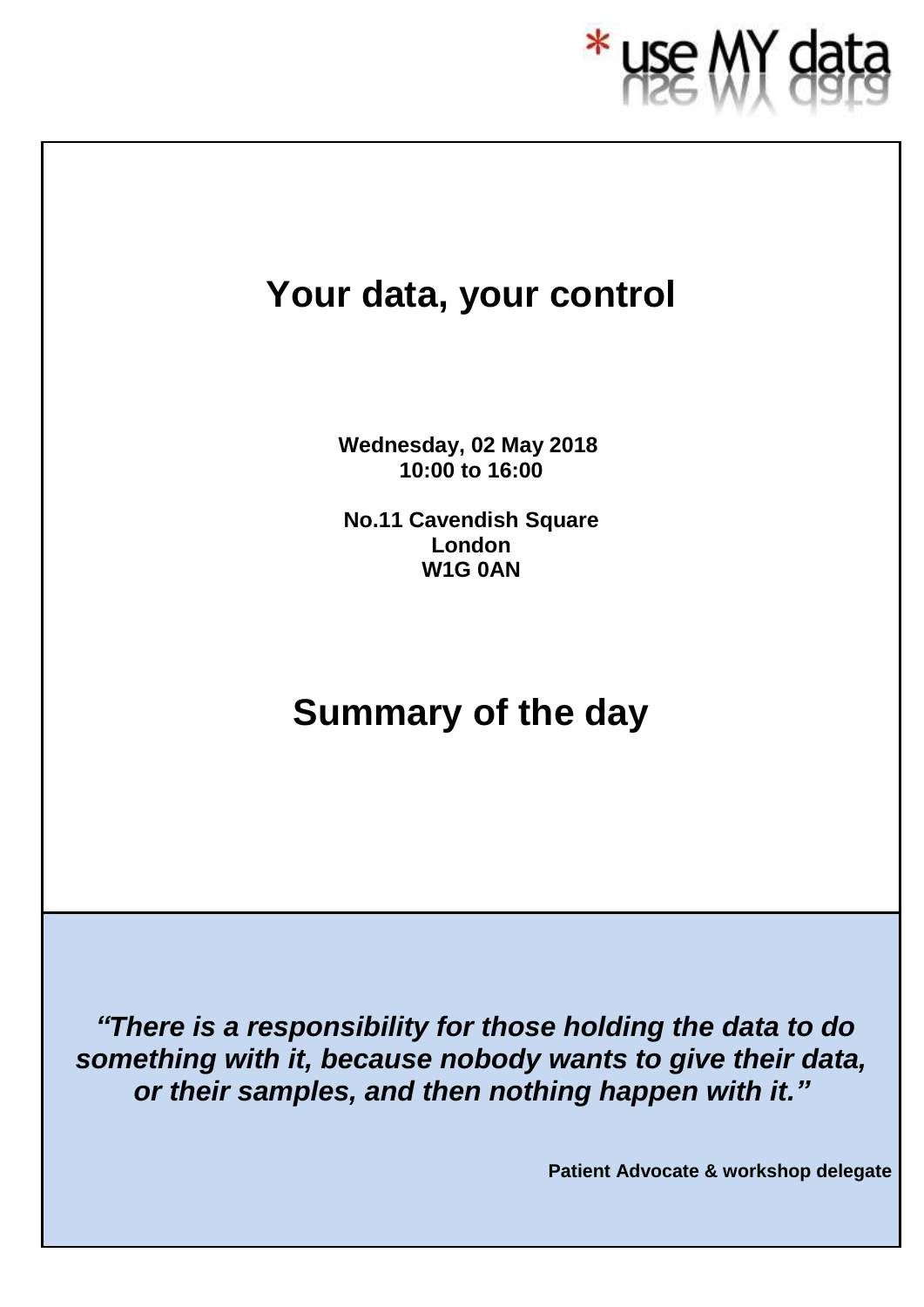# \* use MY data

| <b>Contents</b>                                    |                                                                                                                                                                |         |  |
|----------------------------------------------------|----------------------------------------------------------------------------------------------------------------------------------------------------------------|---------|--|
|                                                    |                                                                                                                                                                |         |  |
| Chair's welcome & overview of the day              |                                                                                                                                                                | Page 03 |  |
| Mike Birtwistle, Founding Partner, Incisive Health |                                                                                                                                                                |         |  |
| <b>Session 1</b>                                   | Patient data information part 1 - what we know                                                                                                                 | Page 03 |  |
|                                                    | Chris Carrigan, Expert Data Adviser, use MY data                                                                                                               |         |  |
| <b>Session 2</b>                                   | Primary care preparations for the National Data Opt-out                                                                                                        | Page 07 |  |
|                                                    | Dr Geoff Schrecker, Clinical Champion, Patient Data Choices, RCGP                                                                                              |         |  |
| <b>Session 3</b>                                   | Machine learning and patient inclusion                                                                                                                         | Page 13 |  |
|                                                    | Dr Antonio Criminisi, Principal Researcher, InnerEye, Microsoft Research<br>Dr Raj Jena, Academic Consultant Clinical Oncologist, InnerEye, Microsoft Research |         |  |
| <b>Session 4</b>                                   | Use my data, use my DNA?                                                                                                                                       | Page 21 |  |
|                                                    | James Peach, Precision Medicine Lead, Medicines Discovery Catapult                                                                                             |         |  |
| <b>Session 5</b>                                   | Patient data information part 2 – what do we still need to know                                                                                                | Page 28 |  |
|                                                    | Chris Carrigan, Expert Data Adviser, use MY data                                                                                                               |         |  |
| <b>Chair's closing summary</b>                     |                                                                                                                                                                | Page 33 |  |
| Mike Birtwistle, Founding Partner, Incisive Health |                                                                                                                                                                |         |  |
| <b>Acknowledgements and thanks</b>                 |                                                                                                                                                                | Page 33 |  |
| <b>Appendix 1</b>                                  | Organisations to whom delegates will feed back                                                                                                                 | Page 34 |  |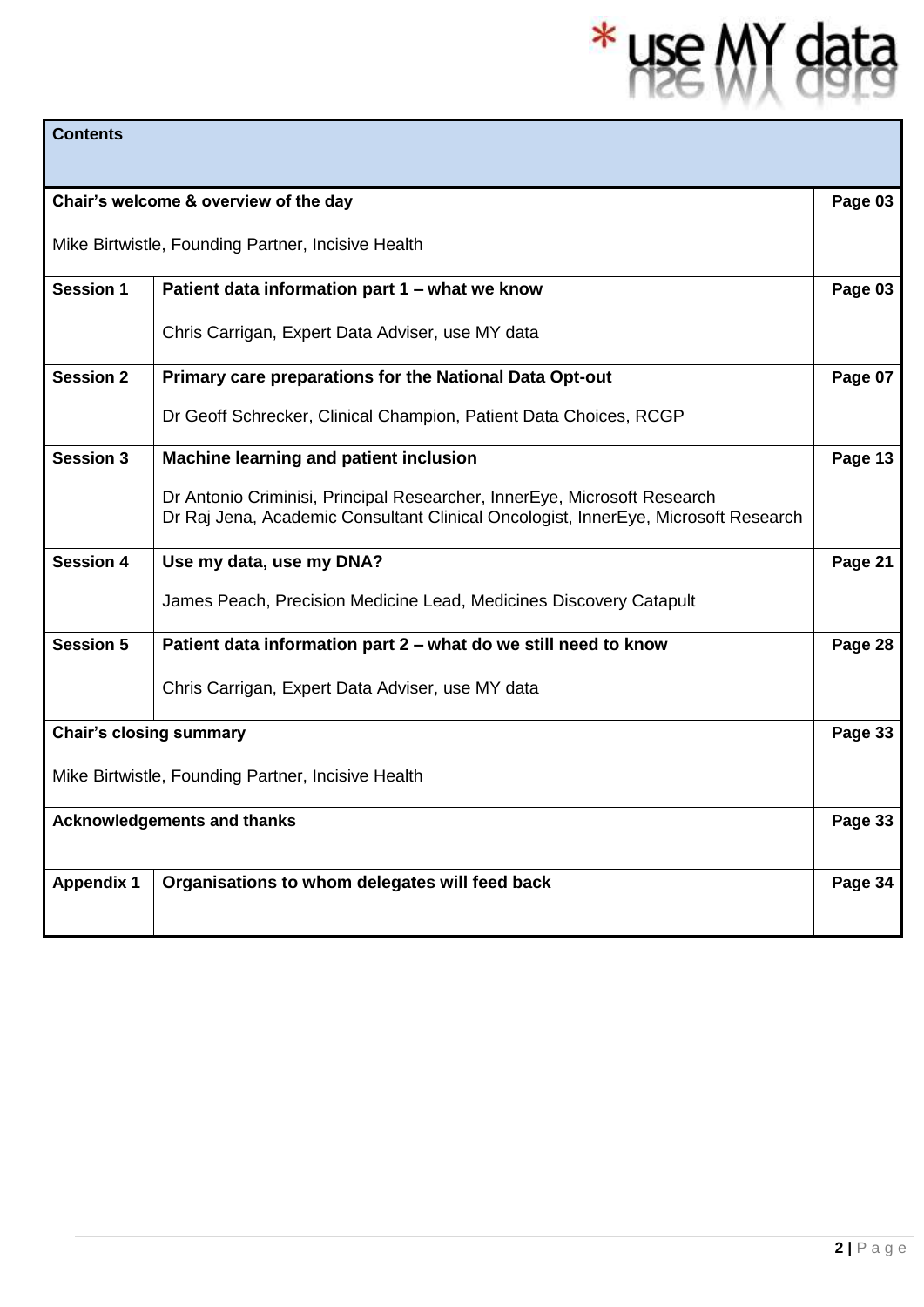

**Chair's welcome & overview of the day**

#### **Mike Birtwistle Founding Partner, Incisive Health**

Mike opened the workshop, welcoming everybody. It was clear that many had attended previous use MY data events before and Mike welcomed new and returning delegates.

Mike is the founding partner of Incisive Health, a health policy consultancy that works with people who supply data (patients, charities) and also people who want to use data within the NHS (researchers, commissioners, providers of NHS services, suppliers to the NHS).

Our funders were thanked; the Leeds Institute for Data Analytics and Health Data Research UK and the speakers who have given their time for free. Most of all, thank you to the delegates.

The world of data is so topical at the moment and always in the news, for good or bad. As well as media coverage, there are also some big developments in data policy relating to the NHS coming too. use MY data is the sum of its parts: you are use MY data and decide the agenda.

#### **Session 1 Patient data information part 1 – what we know**

**Chris Carrigan Expert Data Adviser, use MY data**

#### **General Data Protection Regulation & the National Data Opt-out**

25 May is a key date for data protection rights as it sees the implementation of the General Data Protection Regulation (GDPR) for the UK and the National Data Opt-out for England.

There are lots of web resources for the General Data Protection Regulation, but two sensible places to start are the websites of the Information Commissioners Office and NHS Digital, as they both have clear and accessible information.

In advance of the new National Data Opt-out a number of roadshows are underway, organised by NHS Digital, with details available on their website, at<https://digital.nhs.uk/services/national-data-opt-out-programme>

#### **Data Protection Bill**

The Bill will enact the General Data Protection Regulation into law for the UK.

There was a short consultation called 'Have your say' which encouraged responses on the consultation document. However, this time-period was quite short and the documents very long and technical.

The Bill, which will repeal the Data Protection Act 1998, sets out how the UK would apply the derogations available under the General Data Protection Regulation and updates the laws governing the processing of personal data by the intelligence services. It aims to ensure that the UK would be able to freely exchange data with the European Union post-Brexit.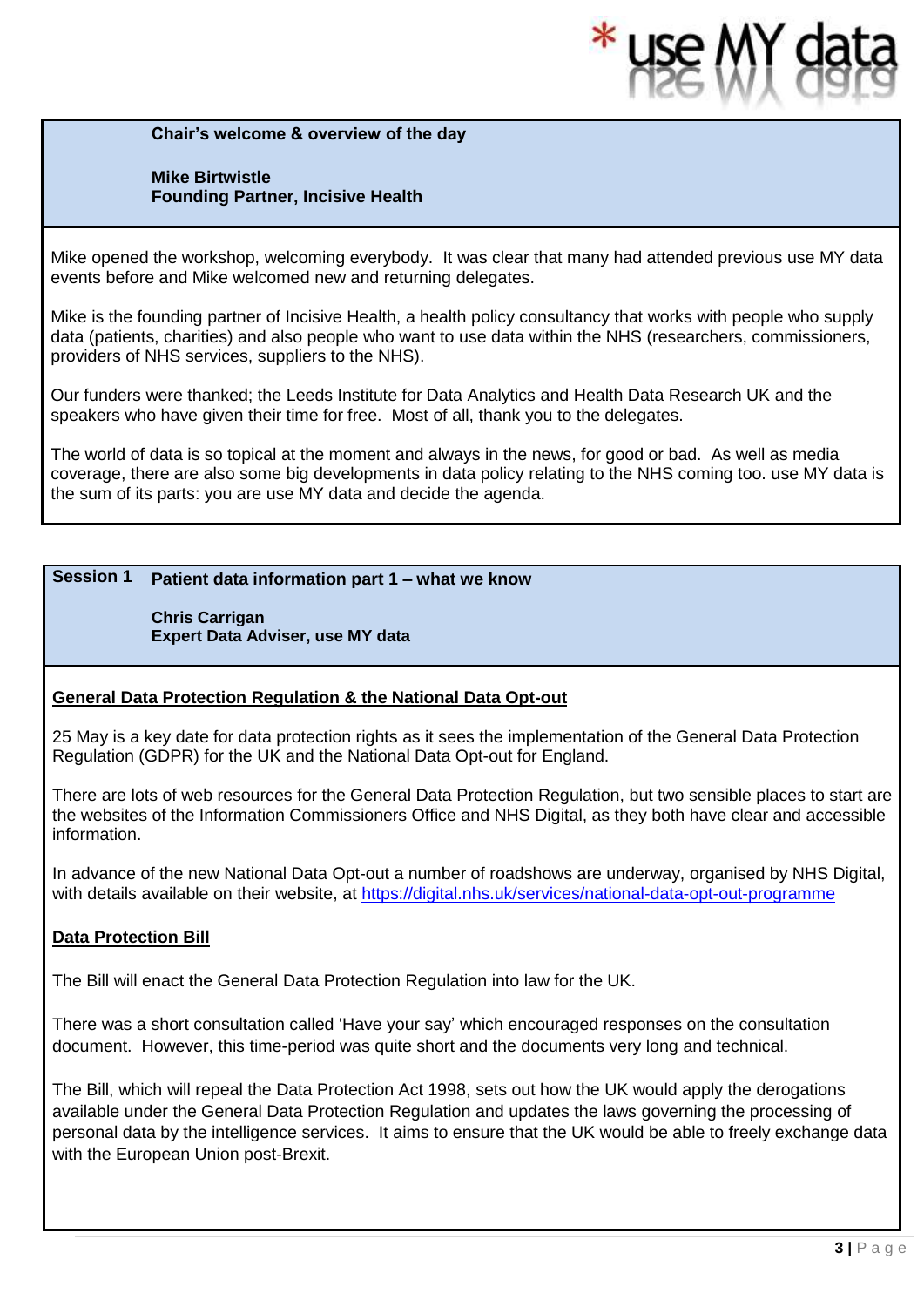#### A brief timeline of the current status of the Bill (as at 2 May) is: Progress of the Bill Gommittee Stage d reading eagure Second Leaders eading reading Consideration of amendments Third reading Report force **House of Lords House of Commons** Bill started in the **QQ**  $Q$  $Q$  $R$  $S$ **Royal Assent**  $\mathbf{1}$  $\overline{\mathbf{z}}$ House of Lords Last events Report stage: House of Commons 9 May, 2018 | R) 09.05.2018 3rd reading: House of Commons 9 May, 2018 | 3 09.05.2018

### **Association of British Pharmaceutical Industries**

At the use MY data workshop in October 2017 'Commercial access to patient data', the Association of British Pharmaceutical Industries (ABPI) and AstraZeneca jointly presented the session 'How does the pharmaceutical industry use patient data?'

The discussion around the presentations highlighted some communication problems with the pharmaceutical industry, around informing patients about the outcomes of projects where patient data had been used. Patients asked why they are refused entry to some drug company events and meetings. In response it was explained that some meetings are not for the 'public', which is why entry may have been refused. It is not permissible to 'promote' prescription only medicines to the public, as defined within the ABPI Code of Practice. A significant point was made by patients in follow-up: that as the patients who provide the data, they should not be seen as 'the public'.

At the 'Patients First: Pioneering Partnerships' conference, hosted by the Association of Medical Research Charities and the ABPI, there was a strongly supported theme about the need to involve patients at the start of research projects. It was recognised that patients are experts in their field, and that there were clear frustrations from patients at the barriers to engagement with pharma.

At the end of the Conference, Mike Thompson, the CEO of the ABPI said he was taking away two specific priorities.

- 1) The need for the way the industry does research to change
- 2) The need to look at the Code of Practice the ABPI is in the process of recruiting for a role that will specifically work on what the Code can do, rather than can't do.

As a follow up to discussions with the ABPI, use MY data was invited to speak at ABPI's Annual Conference in April 2018, to highlight the benefits of patient inclusion and involvement.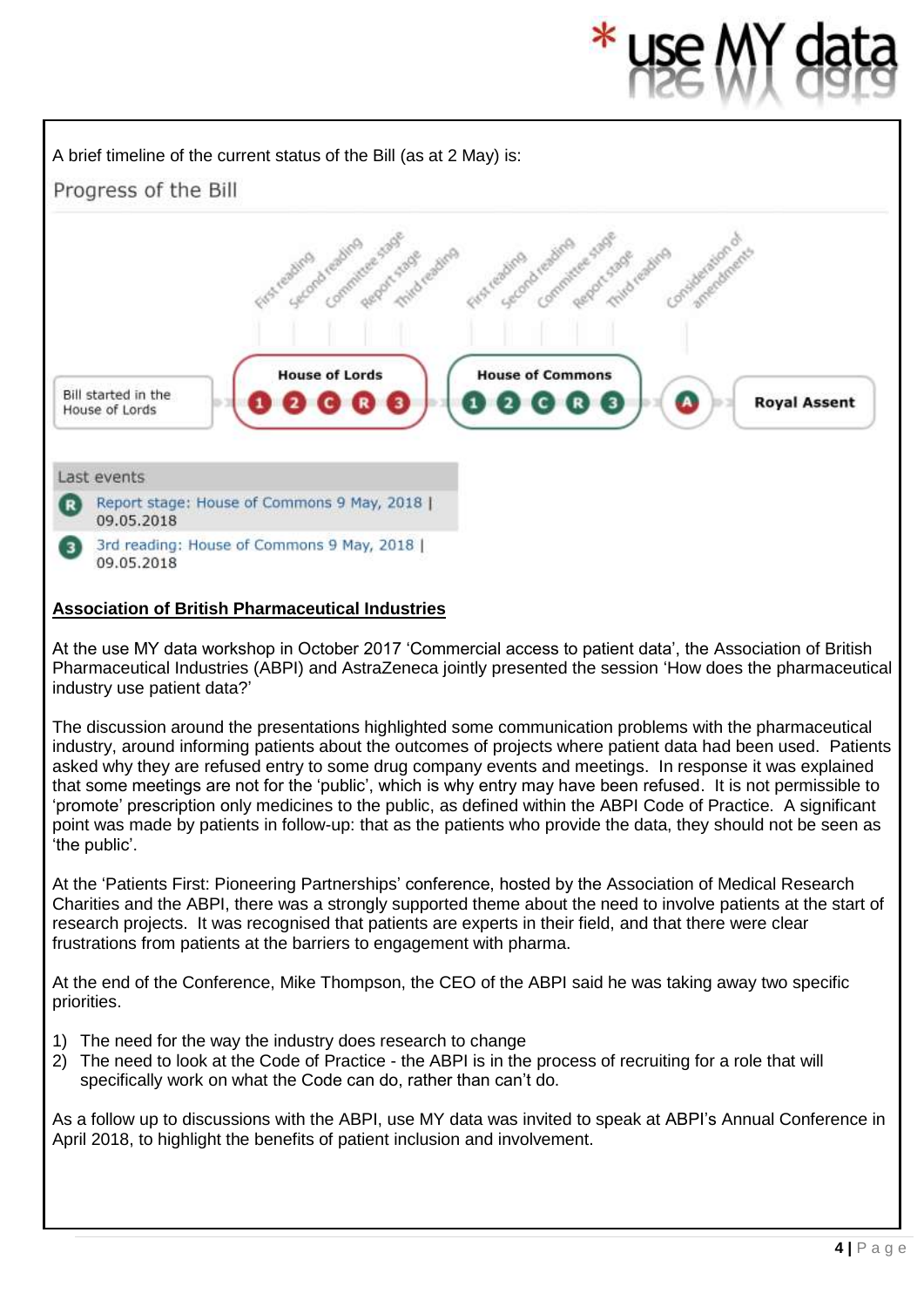#### **Data sharing between NHS Digital & the Home Office**

There is a full chronology of the developments around the Memorandum of Understanding (MoU) between NHS Digital and the Home Office, on use MY data's website.

In response to the letter from the Department of Health and Social Care to the Health Select Committee (23 February) and as part of the campaign to raise awareness about the damage the MoU was doing to public confidence in data sharing, use MY data members were surveyed about whether they agreed with several of the statements contained within the letter.

A report was produced to summarise responses to the online poll, and this was sent to the follow-up consultation run by Public Health England.

A brief overview of the findings:

- **•** There was unanimous agreement amongst members (either strongly agree or agree) that patient confidentiality should be respected by ensuring that medical information about a person is properly protected.
- Members largely agreed that sharing data was important, but that medical data should be properly protected.
- Members felt much less certain that patients would have a reasonable expectation that data should have been shared in this instance.
- **Contrary to views stated by the Home Office and the Department for Health and Social Care, it was the** strong view of members that sharing of data in the investigation of criminal offences had significant implications for public confidence.

*Post-meeting note: on the day following the workshop, the Government altered the terms of the MoU with immediate effect. It will now only be used to trace people who are being considered for deportation due to committing a serious crime.*

#### **Public Health England lung cancer data release to William E Wecker Associates**

In January 2018 an article appeared in The Telegraph, raising concerns about the release of data from Public Health England to William E Wecker Associates, a company with links to the tobacco industry.

use MY data members submitted concerns and questions, which were collated and submitted to Public Health England for a response. A full summary of the details around the release, together with the responses to the questions raised by use MY data members, is available at the use MY data website at <http://www.usemydata.org/newsx.shtml>

A follow-on article on the data release appeared in the BMJ, and Paul Affleck and Chris Carrigan submitted an e-response,<https://www.bmj.com/content/360/bmj.k293/rr>

#### **UPD, Carnegie Trust & Involve – Data for Public Benefit**

A new report has been published, 'Data for public benefit: balancing the risks and benefits of data sharing'. The report is based on the findings from a series of six workshops in different local authority areas across England. The workshops brought together over 120 professionals from the public and voluntary sectors (working in the fields of housing, criminal justice, health, social care and welfare) to explore how they

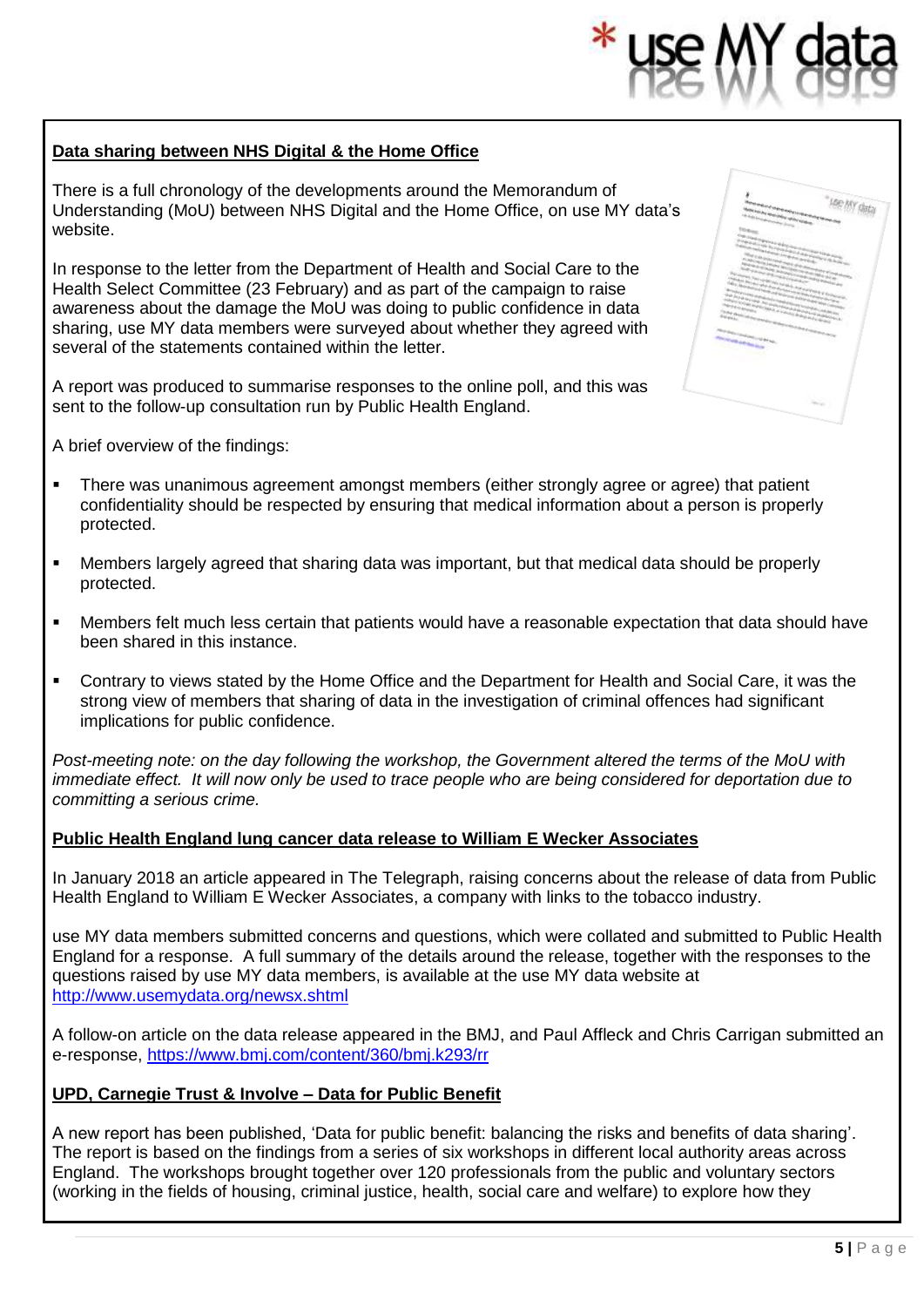understand, define and value, the public benefits which can be derived from the use of personal data.

The research highlights that there are big differences in how public services define public benefit and risk with regard to data sharing. The report also includes a framework to help organisations better evaluate these benefits and risks. This framework will help professionals weigh up the purpose of sharing data against the potential for harm and help public service providers have conversations with the public about data sharing.

The report is available at<https://understandingpatientdata.org.uk/news/data-public-benefit>

#### **Local Health and Care Records Exemplar bids**

A small number of regional health and care collaborative communities across England have been invited to bid for national investment in shared health and care records.

The regional collaborations will compete to become one of five new Local Health and Care Record Exemplars (LHCRE), each potentially receiving up to £7.5m in national investment, which bidders will be expected to match fund.

Each regional LHCRE will build on existing local work on shared records to further develop joined up regional health and care information reference sites, focused on improving direct patient care.

use MY data was invited to review the proposals, but due to the timescale and size of the task involved, were unable to assist.

#### **Questions and discussion**

- **Q** I'm interested in the comment about the lung cancer data release surely that was a bad thing? They want to sell cigarettes and we want to prevent/cure cancer. Surely a no-brainer?
- **A** The data which was published was not identifiable; this type of tabular data is exactly the sort of thing that should be on the internet and freely available. Once data is published, you cannot prevent data being used by the company, or indeed anyone else. A question remains about overall transparency though and, specifically, why didn't people know about it?
- **Q** For GDPR, is there some kind of on-line training we can do, to inform us? Useful for us to know how people (professionals) are being trained.
- **A** Geoff Schrecker responded to this question. The Opt-out and GDPR do interact a little. The point we are trying to get across to people is the difference between consent for processing data under GDPR (as a health professional that will not be your basis for processing data) and consent for sharing data under the common law duty of confidence, which is a different standard of consent and a different process.

In terms of sharing data under the common law duty of confidence and consent, nothing has changed. In terms of processing data for health and care, you are actually using a different lawful basis under GDPR. You are not using consent as your basis for processing that information.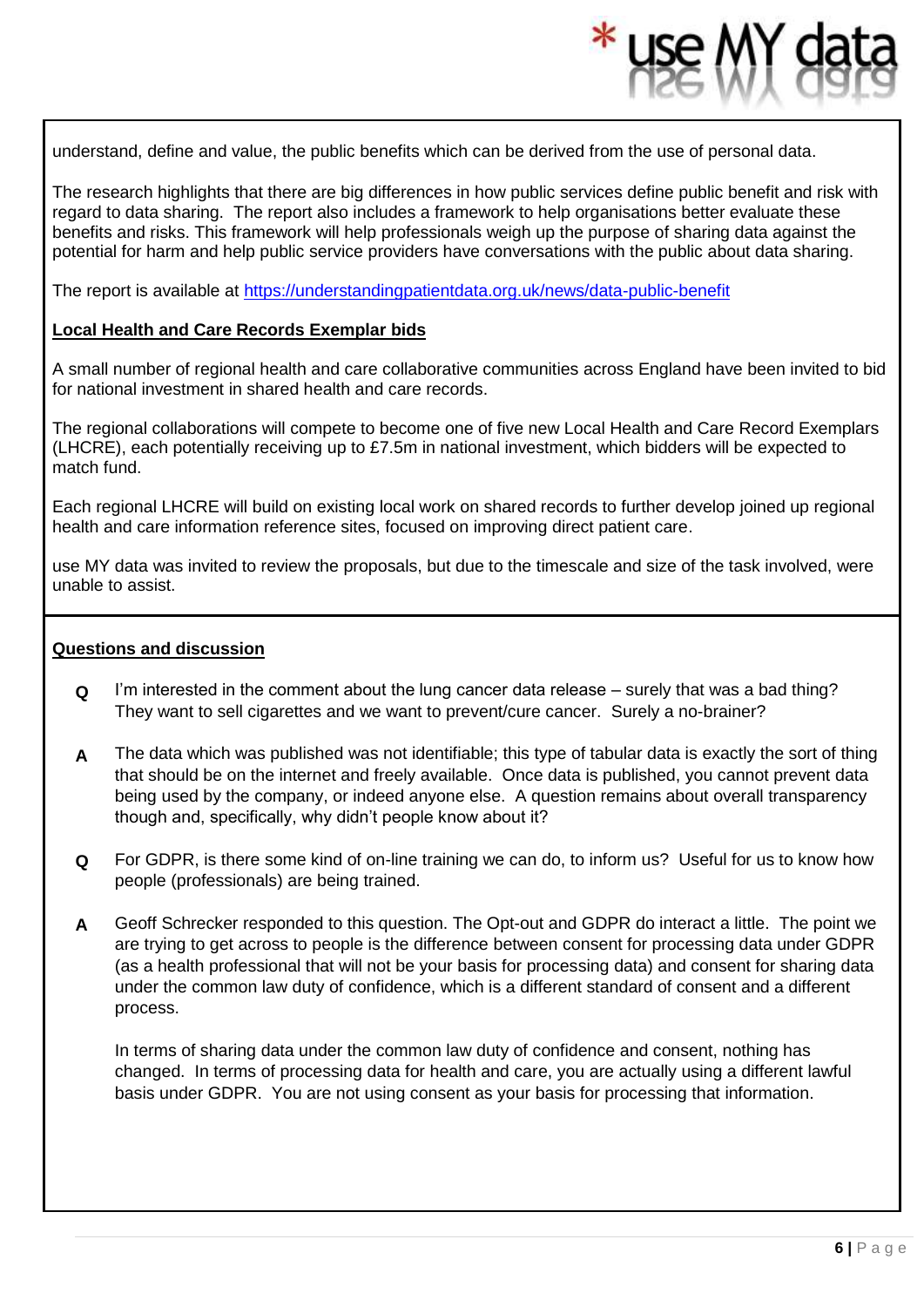#### **Session 2 Primary care preparations for the National Data Opt-out**

**Dr Geoff Schrecker Clinical Champion, Patient Data Choices Royal College of General Practitioners**

In this session we heard from the Royal College of General Practitioners (RCGP) about the Patient Data Choices project and what is being done to support general practice teams to uphold the National Data Opt-out when it is implemented.

Geoff described the position when he started general practice in 1991, of all patient notes being on paper cards, which made the concept of wide-scale data sharing impossible. The practice Geoff trained in had just installed a computer system and, as was common at the time, the company that provided the computer system then harvested the prescribing data for use by the pharmaceutical companies. Being an advocate for using the data held in the practice system, Geoff conducted an audit on asthma and asthma prescribing. The results showed that that the data was meaningless, due to variation amongst the doctors in terms of whether they actually used a computer or not, and if they did what they recorded. Geoff's interest in IT and data in general practice continued to develop and he now works full time on the patient data side of primary care, including leading the RCGP's preparations for the new National Data Opt-out.

The Opt-out is really about how we access the huge amount of data that is held in the health service, not just primary care. It is not about using data to care for you as a patient, e.g. your summary care record / local record sharing system so that A&E can see your primary care information. Rather, it is about using data for improving care in general for patients; improving the systems that we use to deliver that care and improving efficiency within the system. The term 'research and planning purposes' doesn't really cover all that the data can achieve.

So, why the fuss? One factor is the previous attempt by the NHS to implement the programme called Care.data. The Care.data programme (now abandoned) highlighted that fact that we all have different views of what we know about our data and what we're willing to share. As a result of the concerns raised about the programme, patients were offered the opportunity to make either a Type 1 or Type 2 objection to their data being used.

- Type 1 objection This stopped your GP sharing your identifiable patient information with anyone, including NHS Digital (previously the Health and Social Care Information Centre). Your identifiable data would not be used for any purpose other than your individual care.
- Type 2 objection Allowed information about you to be shared by your practice with NHS Digital. But this data would not be onwardly shared with other organisations. This applied to nearly all uses of confidential patient information, with a few exceptions.

# **Support to inform patients**

- Why data? Benefits and Trust
- Why the opt out?
- What is the opt-out?
	- What does it cover
	- What does it NOT cover
- Difference between "care" and "research and planning"

One factor that came about as a result of Care.data was an appreciation that people needed to be able to express an opinion about whether their data was available for use. It was also clear that there was a lack of understanding for people, about how their data was used. Geoff highlighted the great work of Understanding Patient Data in communicating the benefits of sharing data. It's really important for people to feel that there is some benefit from the sharing of their data.

Royal College of<br>General Practition 器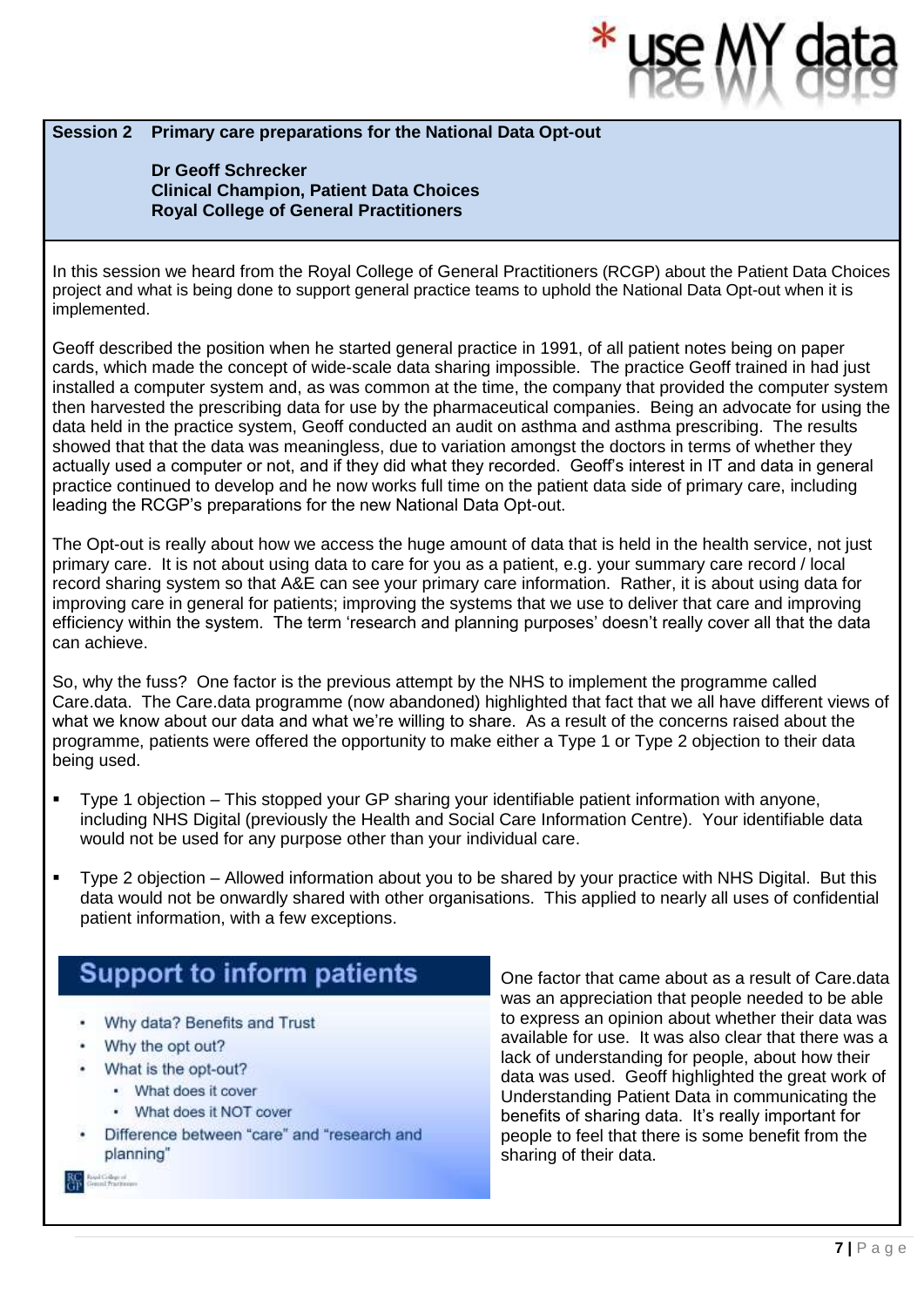Geoff emphasised that in the balance of making a decision about how you want your data to be used, trust is essential. The National Data Guardian has emphasised that if people are going to share their data, they have to trust "us" (the whole health research NHS community) with their data. Part of reinforcing trust is to say to people "if you don't trust us, you have the choice that we won't use your data".

Geoff highlighted other work that had taken place after Care.data, in particular the report of the National Data Guardian (commissioned by the Department of Health and Social Care) on issues of consent and security of data and how patients might opt-out if they do not want their data to be used. This, and the work of Understanding Patient Data, has emphasised the need for clear ways of describing different types and levels of data. The term 'confidential patient information' is now being used to describe identifiable patient data.

The National Data Guardian's report, a 'Review of Data Security, Consent and Opt-Outs', was published in July 2016. There was a delay before the Government responded in July 2017, publishing 'Your Data: Better Security, Better Choice, Better Care'. The Government's response accepted all of the National Data Guardian's recommendations in full.

Geoff contrasted the learning from Care.data with the approach being taken by the RCGP for the National Data Opt-out; a big part of what went wrong with Care.data was a failure to communicate what was being done. For the new Opt-out, NHS Digital is taking the lead role in wider communication to patients and the public, working with other agencies such as NHS England and the Department of Health and Social Care.

# For whom is the resource?

- All GP staff
- Resources targeted at:
	- Reception
	- Manager
	- Clinicians
	- Caldicott Guardian

**RC** ExplCultured

# Where do we fit in?

- Information for practices
	- · Toolkit
	- · eLearning
	- Videos

RC Bad Giliam

• Webinars

Geoff was clear that the RCGP's role is to work with primary care teams, to help them communicate more directly to patients. Information packs for practices, including a toolkit, eLearning resources and videos, will be aimed at the wider practice roles, including receptionists and practice managers, alongside GPs. Each practice needs to be able to tell a patient how they make their choice and how the choice will be implemented.

In terms of the timescales, Geoff highlighted the first notable date is 25 May 2018, when the new Opt-out will be introduced, to coincide with the implementation of the wider General Data Protection Regulation (GDPR). At that point the public will be able to directly set their preferences. This will be via either a dedicated website (which is being developed by NHS Digital) or the telephone (to an NHS call centre), or a paper form (sent to the individual after contact with the website or the call centre).

If you already have a Type 2 objection it will be automatically carried over. An important message to practices is that they have to know that from 25 May onwards they can no longer use the Type 1 or 2 codes. As currently is the case, the Opt-out will be applied to any data flows from NHS Digital outwards, and this will start on 25 May. The Opt-out will apply eventually apply across all of health and social care but, reflecting the difficulty in implementing this consistently and robustly across many organisations, the deadline for that is March 2020.

Geoff also highlighted that under GDPR the NHS has to be transparent about how we process patient data and patients must know how their data is being used.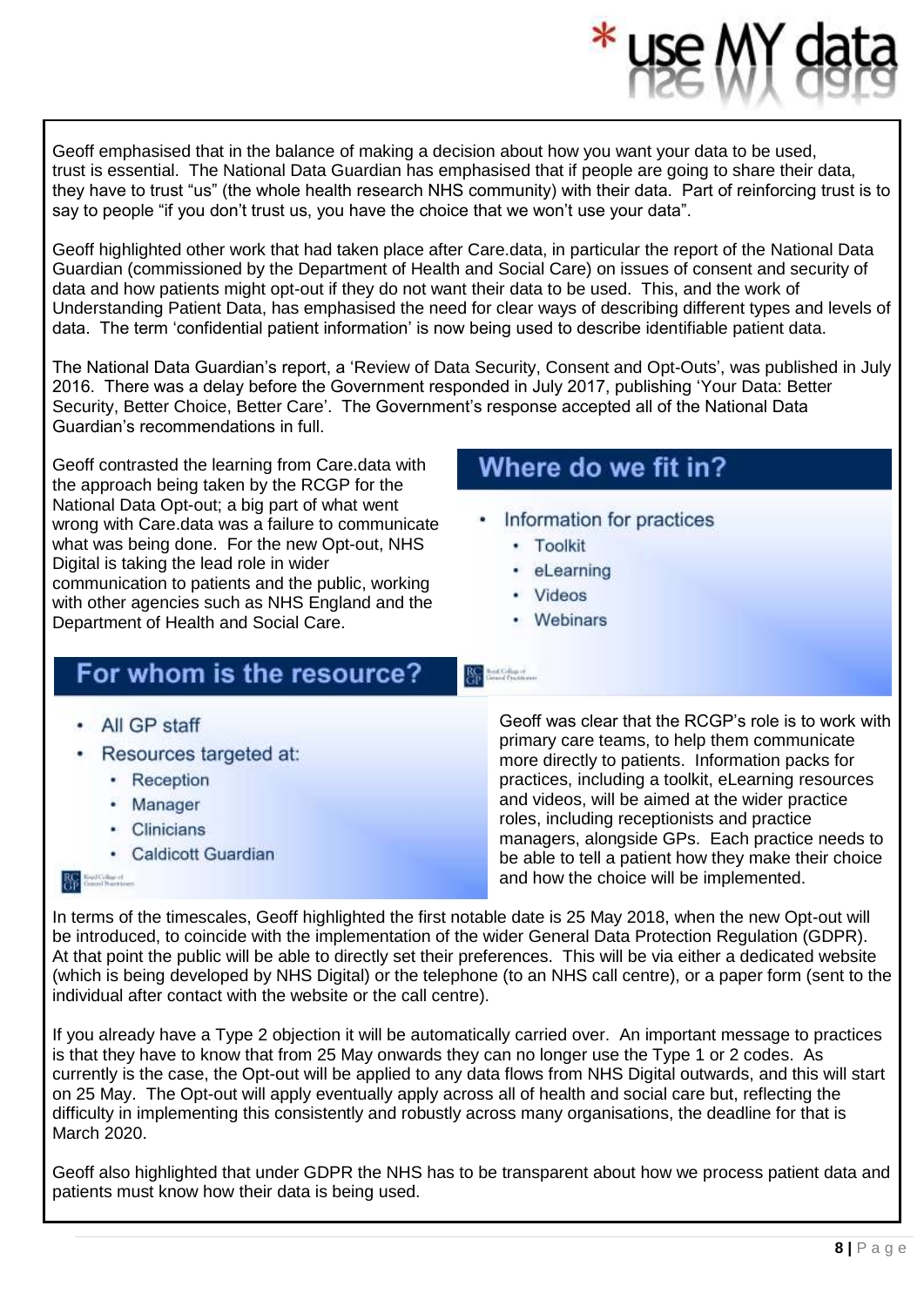Moving on to the details of the National Data Opt-out, Geoff highlighted:

- It covers confidential patient information that is being collected under certain legal bases.
- It does not cover data which is being collected with your explicit consent.
- **•** The Confidentiality Advisory Group (CAG) of the Health Research Authority can already recommend use of the statutory power contained in the NHS Health and Social Care Act 2012, to ensure that NHS patient identifiable information needed to support essential NHS activity can be used without the consent of patients. This Section 251 approval sets aside the common law duty of confidentiality, so that confidential patient information can be transferred to an applicant without the discloser being in breach of the common law duty of confidentiality. However, if you do not want your confidential patient information to be used in this way you can opt-out from this.
- The Opt-out does not apply when there is a mandatory legal basis for data to be collected. Under Section 259 of the Health and Social Care Act 2012, NHS England or the Secretary of State can require NHS Digital to collect data from health organisations. This type of mandated data collection is not covered by the Opt-out.
- As another example, Geoff highlighted the National Diabetes Audit. This is collected by NHS Digital under a direction from NHS England, under the legal basis of Section 254 of the Health and Social Care Act 2012. You do not need to be asked for your consent, however any part of the service collecting your data has to do their best to make people with diabetes aware that their service is participating in the Audit and that they can opt out if they wish.

In summary, Geoff highlighted the key points:

- It is important for patients to understand the difference between 'care' and 'research and planning' when deciding to set a National Data Opt-out.
- **EXTENDI** Although the Opt-out is policy, not law, primary care has to understand how it works and the associated legalities.
- The RCGP resource is designed for all primary care staff, with specific resources for receptionists, practice managers, clinicians and the practice Caldicott Guardian.

#### **Questions and discussion**

- **Q** How can you be sure a GP practice will not have a sense of bias, one way or another?
- **A** All practices/staff are human and there will be bias. The thing is to be aware of the bias. By getting resources out there we hope there will be balance. The resource will be publicly available.
- **Q** Will there an audit of practices?
- **A** I'm not aware of intention to audit. This was undertaken for Type 1 & 2 objections and it would be a sensible thing to do.

Mike – use MY data might want to call for audit of primary care, to work out the impact of the Opt-out.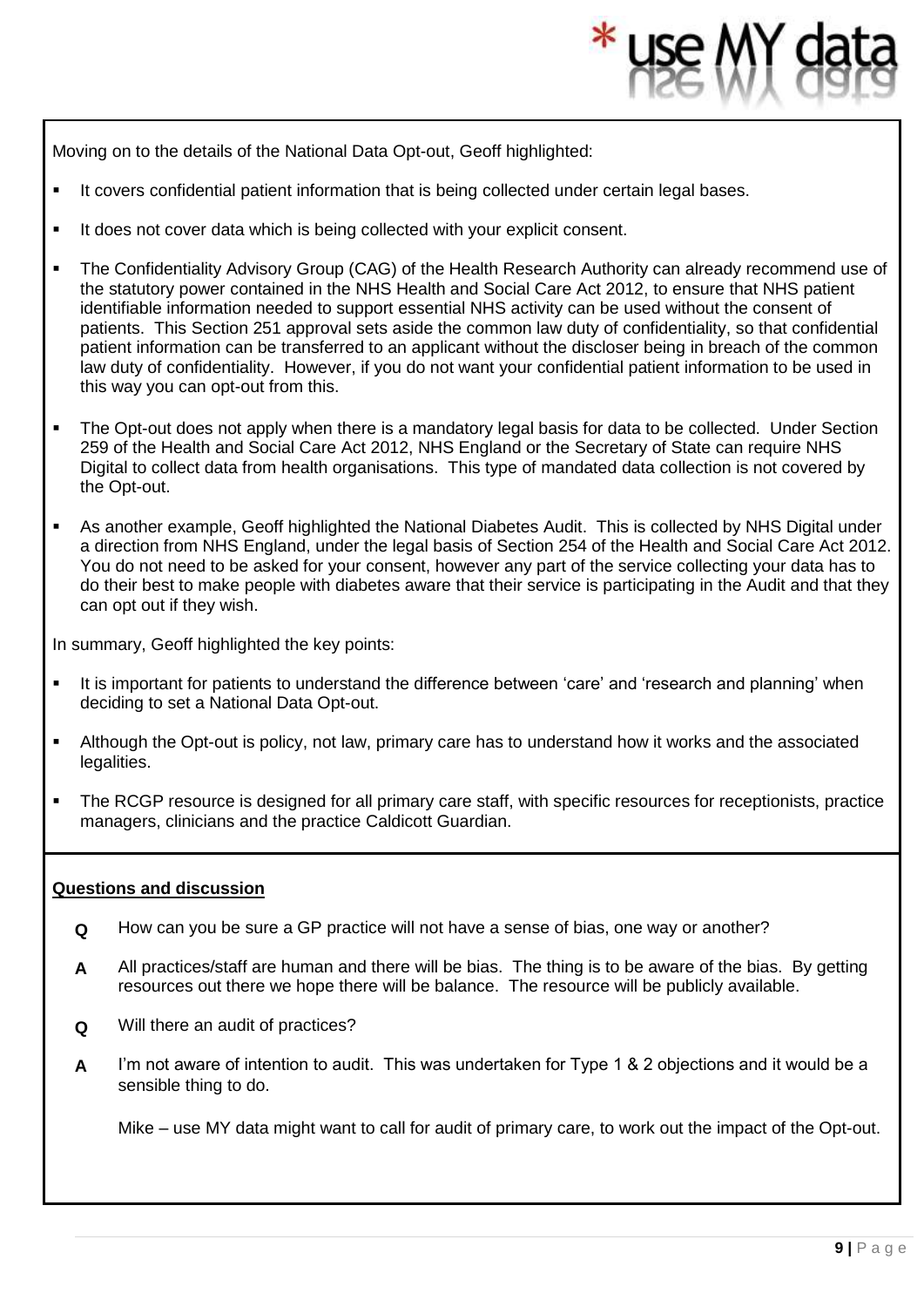- **Q** Care.data had a lot of GP practices opting out their entire patient community; will that roll over into the new system or do patients have to do it individually?
- **A** I don't think there will be any practices left where patients have Type 2 objections on their record. If there were those would all roll over into an Opt-out. The big difference with the Opt-out is that it is set by individuals, not the practice. A practice will no longer be able to do a bulk up-load of opt outs.

Mike – Are there any plans in place to go back to those who made Type 2 objections?

Everyone with a Type 2 objection in place will receive a letter from NHS Digital explaining the changes, the conversion to the Opt-out and how to opt back in, should they wish to.

- **Q** Does this apply to other parts of the UK? Do GPs have specific targets? And what steps are in place to look at homogeneity across the NHS?
- **A** The Opt-out will apply in England only and not the other UK nations, though it affects data flowing between borders.

Geoff was not aware of any plans to monitor the consistency and numbers of opt-outs across the country at the present time.

**Q** NHS Digital does have limited information on those who have Type 1 and Type 2 objections.

1. Do we have any information/statistics on how often identifiable data in used in research/planning?

2. We know what the Opt-out will cover, but what it will not cover is quite a large list; audits and disease registries will not be included. Is there a full list somewhere?

**A** 1. On its website, the Confidentiality Advisory Group publishes in entirety all minutes, discussions and approvals. You can download information on everything that the Group has recommended Section 251 approvals for (recommendations to the Health Research Authority for research and the Secretary of State for non-research).

2. On the issue of things that aren't included; this is a fluid list. The National Data Guardian was asked to produce one simple solution to a complex situation. For Section 259 data provision notices; you cannot expect a patient or even a practice to understand the difference between a national audit that's being conducted under Section 251 and one that is under Section 259. This is a problem. Going back to the National Diabetes Audit; this was under Section 251 until 2107 and so would have been covered by the Opt-out. However, the Audit is now covered by a data provision notice under Section 259 and so is not covered by the Opt-out.

It is not easy to find one simple solution to such a complex situation.

- **Q** How consistent are the records held by GPs across the country?
- **A** The way in which GPs construct their digital records is highly variable. There are lots of different reasons for this, including the IT system, or the personal preferences of the GP. Some are obsessive coders, and some are more minimalist. So we already have an enormous amount of [heterogeneity](https://www.google.co.uk/search?rlz=1C1CHBF_en-GBGB751GB751&q=heterogeneity&spell=1&sa=X&ved=0ahUKEwjq6cnP7ObaAhUGLMAKHeskC84QkeECCCYoAA) in studies. Managing free text information in terms of governance is difficult. One of the key things is that people using data understand its fallibility.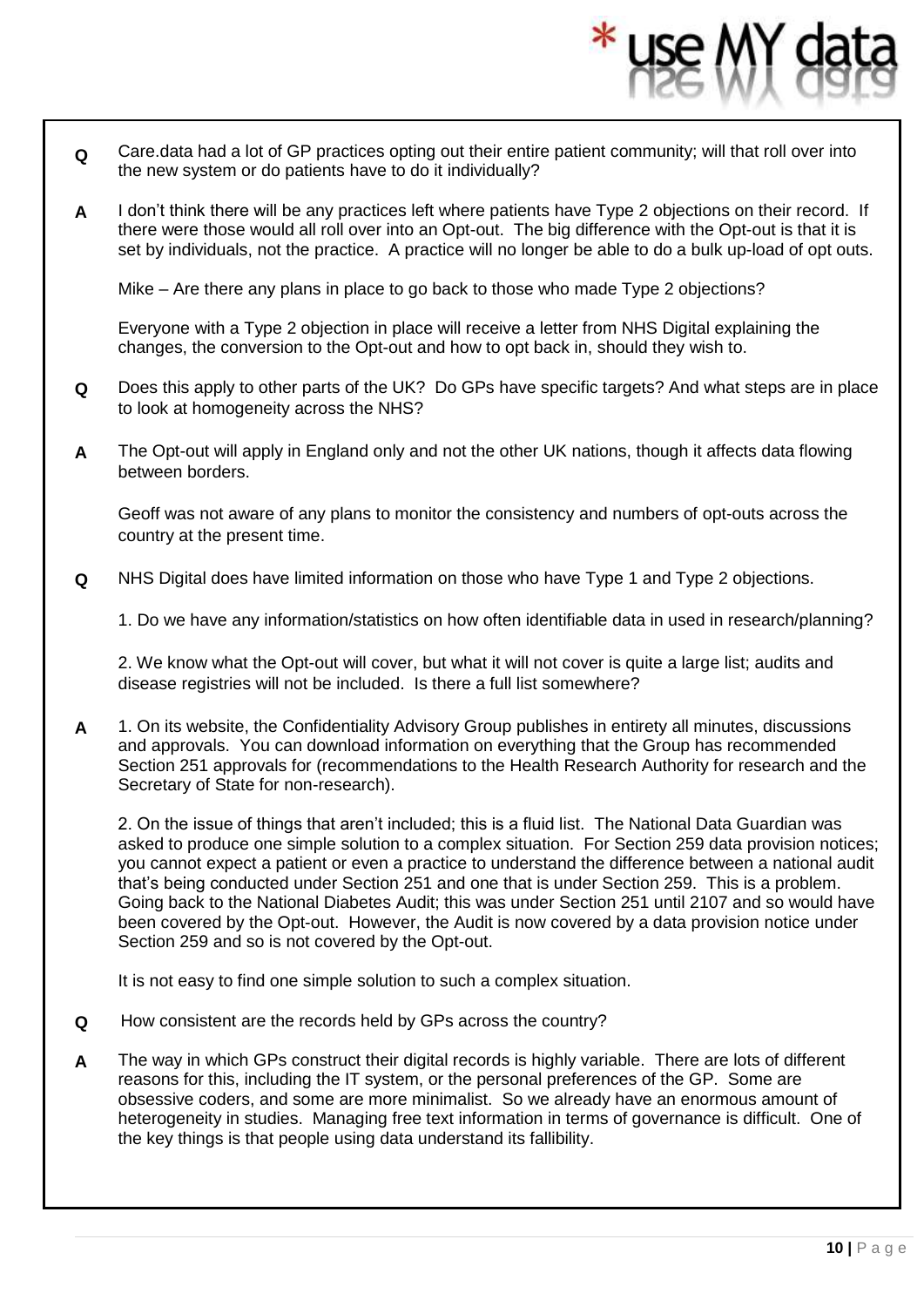- **Q** When people made Type 2 objections they did not necessarily understand what they were doing. When the letters are sent, will they include clear information so that people understand?
- **A** Geoff had not seen a copy of the letter and, up to couple of days ago, the text had not yet been approved. He did know that the letter will direct people to the websites of NHS Digital and Understanding Patient Data. There is a real will to get people to understand the benefits, but Geoff recognised it is very difficult to get this across to all levels of the population. It is asking a lot of primary care colleagues to take this on, alongside current pressures. Understanding Patient Data has produced great animations which are helping to get the message across.
- **Q** I'm part of the service user network of the Healthcare Quality Improvement Partnership (HQIP):
	- 1. With regard to the national audits; is the Opt-out in relation to data going in or going out of the audits?
	- 2. I understood from Public Health England that they are having considerable difficulties getting hold of End of Life Care data; will that resolve after 25 May?
- **A** From 25 May the Opt-out applies to confidential patient information going *out* of NHS Digital. This does not apply to aggregated data (data this is anonymised in line with the Information Commissioner's Office standards).

For End of Life Care; this will depend on the lawful basis on which they collect data (historic or not). If they go through the Confidentiality Advisory Group and Section 251 then the Opt-out will apply. If it comes as a direction from NHS England or the Secretary of State through a data provision notice under S259 of the Health and Social Care Act, then the Opt-out will not apply.

If it comes under Section 251 a practice can decide not to take part and does not have to submit data. Under Section 259 a practice has to comply; this is a mandatory requirement that the practice cannot decline.

Mike suggested that a practical action for use MY data could be to ensure that all the national clinical audits have a plain English explanation of how they collect their data and on what basis.

- **Q** Computer scientists are seeking to improve the quality of data on an aggregate level by taking into consideration how it is actually gathered in practices. Do you think that is feasible?
- **A** Yes, the quality can be improved but as soon as you start using it you have to understand the mechanism used to provide the quality, and its limitations.
- **Q** How will you raise the awareness of the general public? How will this include Patient Participation Groups, Healthwatch, people with learning difficulties? Will information be multi-faceted when it comes out, in terms of talking to people? If it will be written how will it be easy to read?
- **A** We are a very small cog in the NHS Digital communications machine. NHS Digital has been working intensively with voluntary groups producing resources e.g. British Sign Language, groups with learning difficulties, hard to reach groups. The RCGP is a small part of the overall solution.
- **Q** Any thoughts to how it will be on-going once the initial work has been done?
- **A** This is currently subject to debate. The RCGP is working on the final draft of the e-learning resources and is waiting for policy decisions. The idea is to establish this type of resource as part of every hospital system, but it will be a challenge.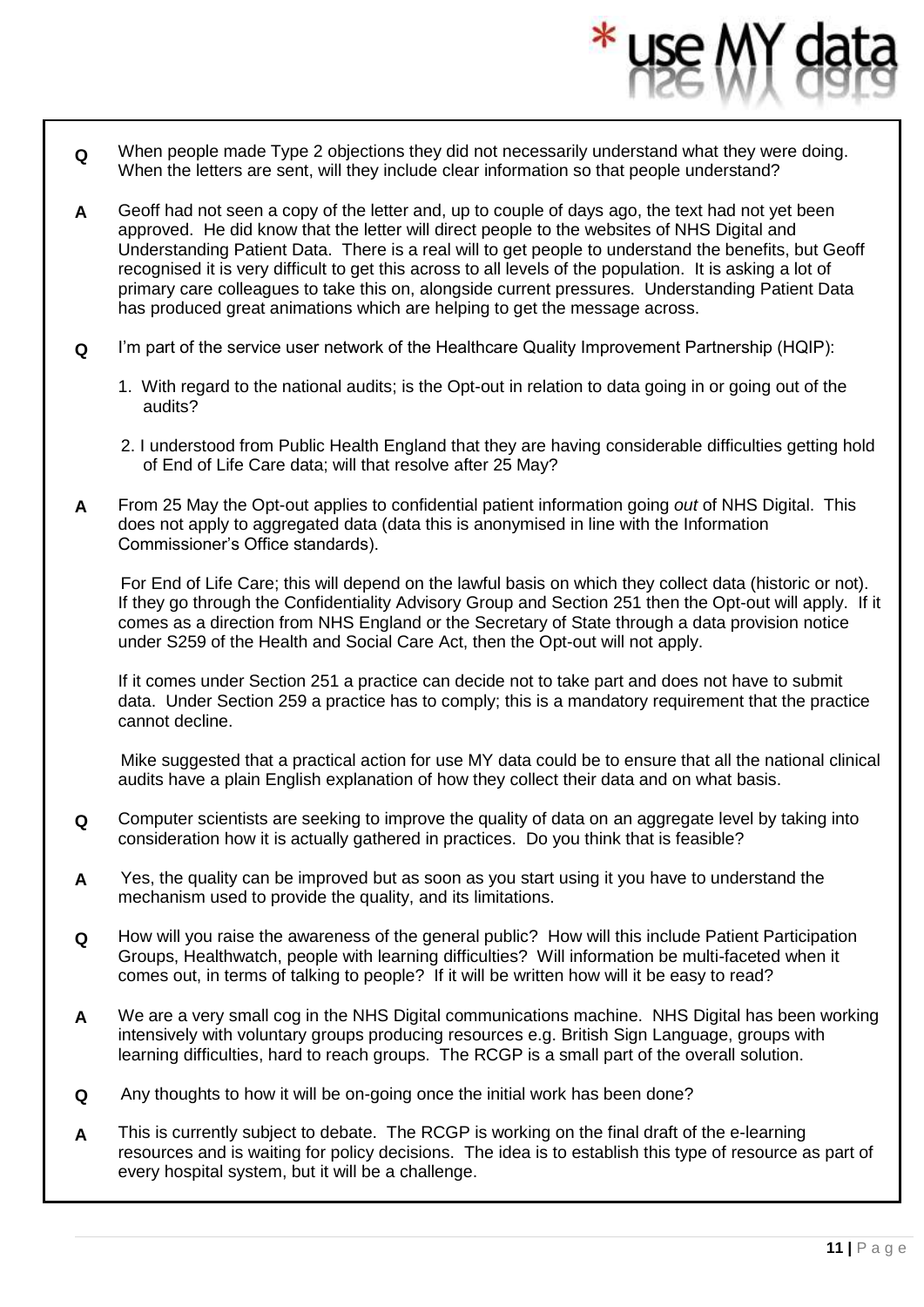- **Q** If I made an objection under Care.data and I didn't know if it was a Type 1 or Type 2, will I automatically be opted out?
- **A** If it was a Type 2 objection you will receive a letter which will give you options.

If it was a Type 1 objection, then at the moment this is unclear, and it would be best to ask your GP which type of objection is registered for you. All Type 1 objections will remain until March 2020, when there will be another consultation.

Mike summarised the session, noting that he saw the National Data Opt-out as being a process rather than an event. The timelines are tight and use MY data will probably want to return to this issue.

It was suggested that some areas which use MY data could usefully seek to clarify would be:

- Auditing the impact on general practice behaviour to get a common and consistent approach
- Building public confidence in national and clinical audits

Mike noted that there were still some areas of big uncertainty, in particular people not knowing what they have previously objected to.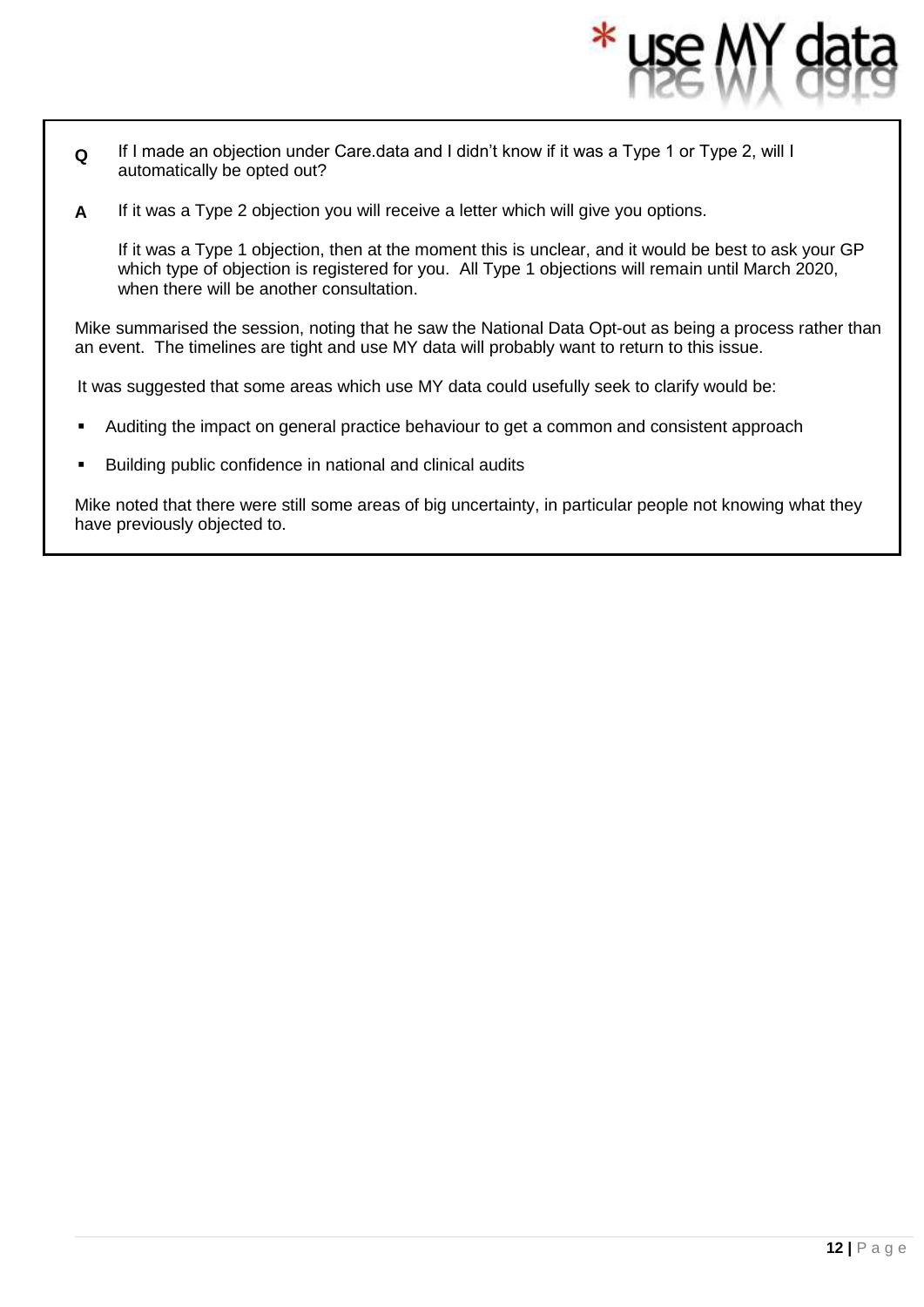

#### **Session 3 Machine learning and patient inclusion**

**Dr Antonio Criminisi Principal Researcher InnerEye, Microsoft Research**  **Dr Raj Jena Academic Consultant Clinical Oncologist InnerEye, Microsoft Research** 

In this session we heard from Microsoft Research about Project InnerEye, how they use patient data and how they engage with patients. The session examined the practical applications of using big datasets to improve healthcare.

Raj introduced the session, saying it was a privilege for both he and Antonio to be part of the workshop, and to be able to talk about how they are using patient data and the progress they are making in the use of artificial intelligence techniques for medical image analysis.

There has been much discussion around the use of artificial intelligence in healthcare. The part that Project InnerEye particularly encounter is around the use of anonymized medical image analysis. Their interests/background is in computer vision; training computers to recognize objects in image data and that has a natural translation to medical image data. AI and healthcare - hype vs truth

There is a battle between hype and truth. Artificial Intelligence (AI) has a lot of potential but there are a lot of unanswered questions and there is a lot of work still to be done. The focus for Project InnerEye is on exploring one particular area of that, with a very pragmatic goal. The project started out focussing on radiation therapy.

Raj gave an overview of the session's content, outlining that it would cover why radiation therapy was chosen,

the problems faced, what AI solutions are available now and how technologies might improve day-to-day working practice of clinicians. As well as exploring the current problems and how AI might help in future areas; can AI go beyond what's possible today?

Radiation therapy is a very important anti-cancer treatment and is used in the treatment of about 40% of patients who are cured of cancer. It is second only to surgery in terms of its effect/cancer cure. We know that overall 1 in 2 of us will be diagnosed with cancer and, of that group of people, about 1 in 2 patients will need radiotherapy, at some point in their cancer journey.



work faster and clear our backlog.

In 2015 (the last time there was a mature dataset across Europe) there were approximately 400,000 new cancer patients. There were a lot of discussions at a European level about the amount of radiotherapy needed in a timely fashion, up to 2025 (ten years on from the 2015 dataset). There are problems faced wherever you are. There is a difference between the availability of radiotherapy and the demand for radiotherapy.

There are well-resourced countries, such as Scandinavia, who want to use technologies to innovate and make radiotherapy treatment better. However, in large parts of Europe, including the UK, we are struggling just to treat patients and we need technologies to enable us to

Delivering radiotherapy has become a very sophisticated digital process and imaging is at the heart. The first

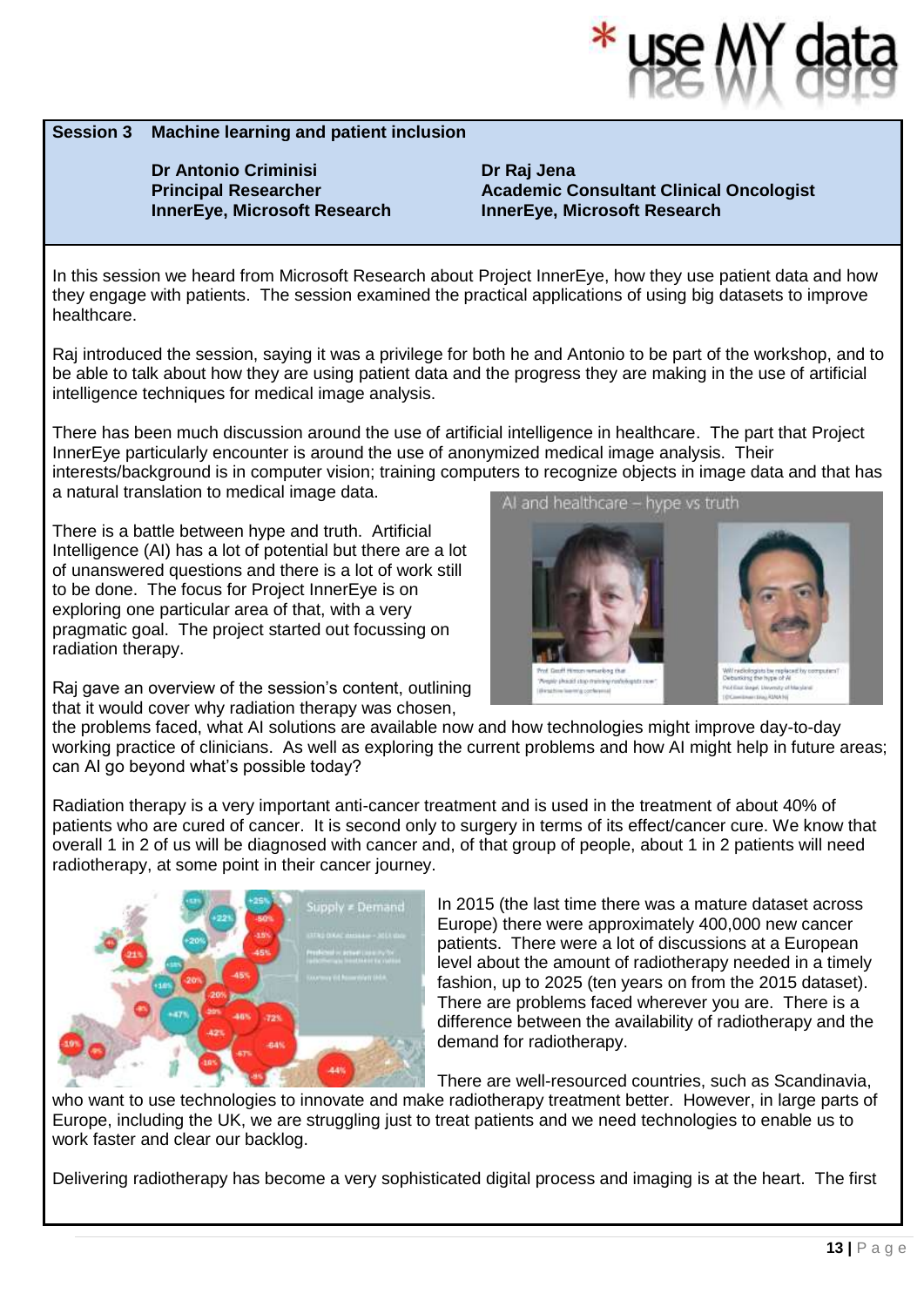part is going into a CT scanner so that a virtual representation of your insides can be built, to plan your radiation treatment. We have really precise machines that target radiation therapy, but they are no good unless the machines understand where the cancers are, and what healthy tissues/organs not to target, but to shield from the radiation.

Are there techniques that we already have, that can help us with this process? Humans are very good at diagnosing cancer. Project InnerEye is interested in computers being able to mark out how far the cancer has spread in the body and mark out where the healthy structures are. At the moment, there aren't any AI solutions for that in radiotherapy. It is really important in radiation therapy to be able to do that. Exactly the same tools that are being built for this work will be useful for all kinds of cancer treatment.

Generally, imaging is used to work out how well a treatment is working or not. It would be fantastic to be able to take a patient with a brain tumour for example, and have a computer look at the scans, and instead of trying to take measurements of the scans on the screen, receive quantitative information about exactly what is happening to different parts of the tumour.

Raj described the time involved in his work treating the tumour glioblastoma. It takes around 1.5 hours to do the radiotherapy preparation for each patient. This is additional time that does not appear in a clinician's job plan. Therefore, it always needs to be done as quickly as possible. With AI technology, the time may be reduced to 5 minutes per patient. This means Raj has time back to think about the patient's care, think about the radiation and how it can be improved and individualised for each patient, to minimise damage.

Raj handed over to Antonio who gave an overview of his presentation: computer science, how the data is used, a flavour of the algorithms, and a live demonstration of Project InnerEye.

Data in this case is anonymised medical images and these are reviewed by the application. Antonio showed an image with a glioblastoma. As Raj had outlined, the data preparation for the tumour is intensely time consuming and involves highlighting and outlining the contour of the tumour, in every one of the slices. Results can be variable.

In the application an automatic segmentation can be selected. This is one of many services (computer software services) being developed and which run on Microsoft Azure Cloud (the servers are in the UK). There are different services for different clinical work flows. Antonio gave a live demonstration of the system. Selecting the service for the glioblastoma, he demonstrated the rigorous version control. Once connected to the internet, the image is anonymised, compressed and encrypted and is sent to the software service/APIs (Application Programme Interface). The image is analysed and the results returned within seconds. Antonio can view the image in 3D and he can measure the tumour volume.

Clinicians do not have good tools to measure, quantify, delineate and segment tumours. This technology works on images other than Magnetic Resonance Imaging (MRI) too:

- Antonio demonstrated a CT angiogram, showing how different arteries can be automatically segmented e.g. the aorta or renal arteries.
- Prostate cancer is another case; for the purposes of preparing the patient for radiotherapy treatment, the prostate and the healthy anatomy around the regions (organs at risk) need to be delineated. This would take an expert radiation oncologist up to 45 minutes; it took the computer approximately 20 seconds. Segmentation can be refined further by the human oncologist.

AI scare stories are far from the truth; Project InnerEye is a very practical tool that is designed to help human experts and amplify their ingenuity. It is a workflow acceleration tool and the human experts are always in control. Antonio prefers the term 'machine learning' (practical software tools) to AI.

How exactly does patient data help achieve the resource? Project InnerEye does not do diagnosis. Expert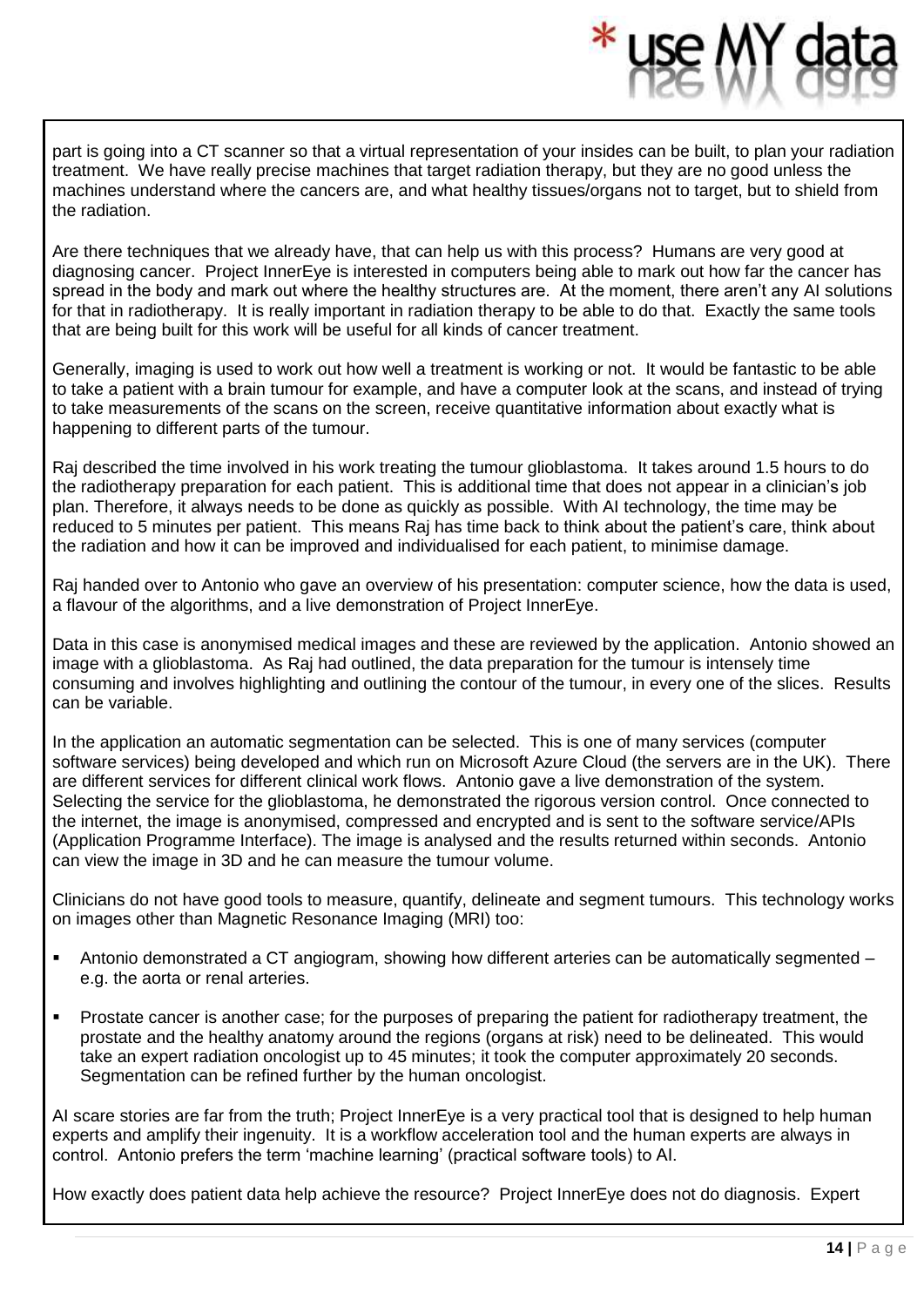doctors are much better than computers at diagnosing, in general. The work is to assist doctors with treatments and treatment planning in particular. The technology is focussed on segmentation - the delineation of healthy anatomy, tumours and other anomalies.

How is this achieved? If we look at images such as a CT scan, as demonstrated by Antonio, it is messy and unclear where the boundaries between different structures are.

The machine learning scientists and computer vision researchers needed to design an algorithm that did not just use the pixels but uses spatial context too, to try and help with the classification of the pixels. Each pixel is assigned to a different class.

This is where patients came in, via a repository of images

which are fully anonymised and consented. It is impossible to recover the identity of the patients from the images alone. It is the pixels that are essential and what the scientists are interested in. The experts, such as radiation oncologists, have also provided expert annotations (delineations). They have drawn these by hand, using their own clinical software.

In contrast to media stories, the InnerEye algorithms are actually economical in the use of patient data. As part of research efforts, the scientists are exploring algorithms that use much less data. The results demonstrated earlier come from machines that have been trained with a maximum of 100 patient images. This is very important for GDPR purposes too, which says that you must use the minimum amount of data necessary to achieve your goal. This rule is adhered to, even when using anonymised data.

How is the organ/tumour type segmented? For this probe voxels need to be examined. A particular machine learning technology is used, called Deep Decision Trees / Forests (sets of Deep Decision Trees). Each Tree analyses each voxel belonging to the three-dimensional image and for each of the voxels there is co-recorded map of probabilities e.g. the bladder.

As the results of the first iteration are not very accurate, ideas from 'deep learning' are borrowed. This is a way of reusing the results/output of previous computations: these are input into the algorithm to retrain it and make sure that it corrects its own mistakes. There is a chain of Forests, where the probabilistic results of previous computation are used as input to the next, and so different levels of contextual information are captured, amongst which are semantic context. Once you go through a number of these iterations you have built an accurate machine learning model, with a set of Decision Forests cascading different layers to capture more and more of the context.



Antonio highlighted further examples of test images, using images of patients that were *not* used in the training and optimisation of the algorithm.

With a high level of variability in the shapes/size of the patients, the algorithm managed to capture correctly where things are, on the first layer. The next levels are refining until there is a good accuracy and sharp outlines of the different organs.

Antonio handed back to Raj, who said that, after working together on the Project for the last seven/eight years,



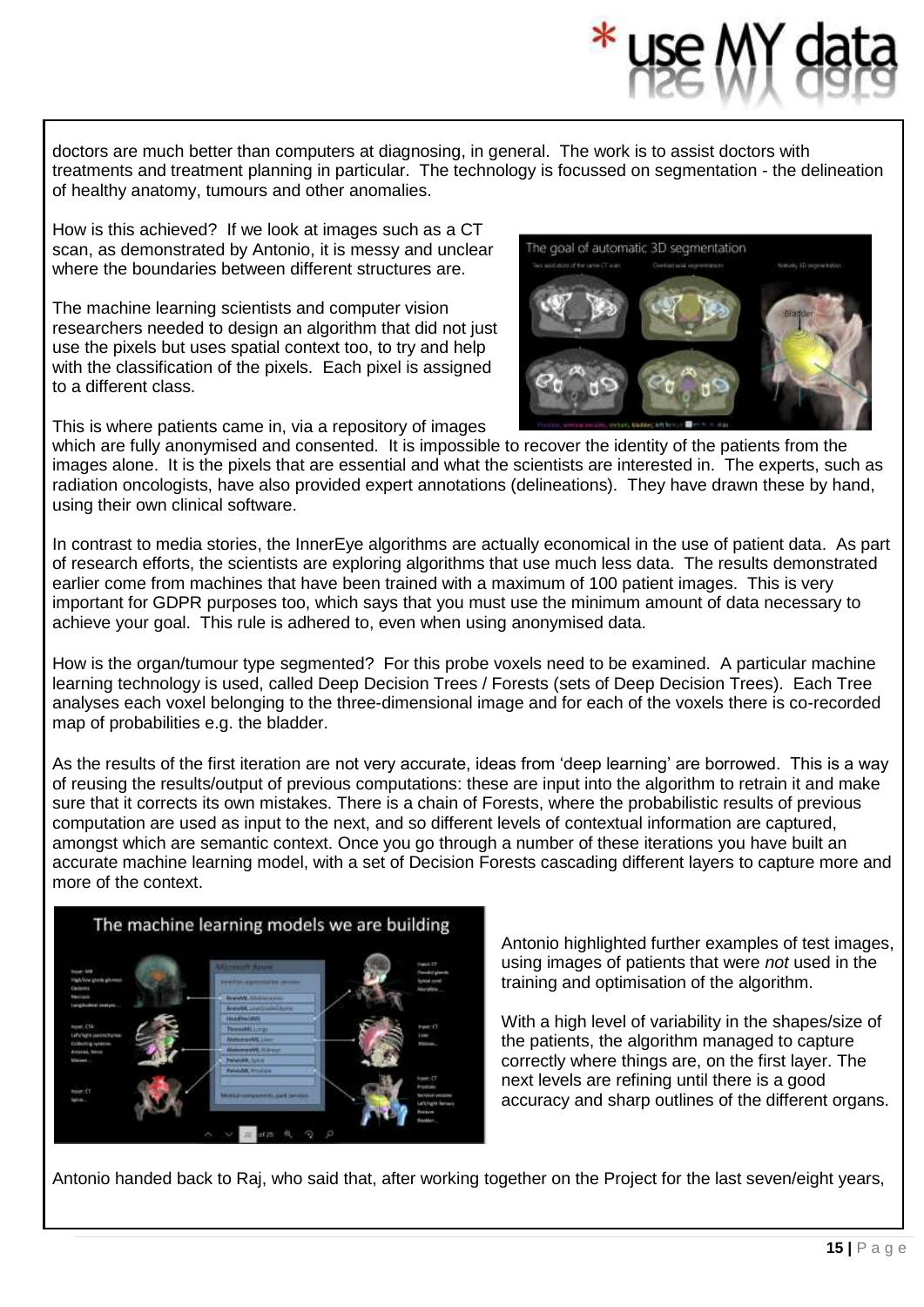it is over the last two years that they've been building something that could work commercially and be brought into the clinic. The technology is now integrated into Raj's department at Addenbrookes and it's amazing to see the power of what can be done, with just image data, to build tools that allow the day jobs to be done much more quickly.

It's now time to begin to dream of what could be done in the future; can this help us to do the next level – adaptive radiotherapy. It takes six weeks to deliver curative RT treatment and doctors have to close their eyes to the fact that in six weeks the tumour will shrink, the person will change shape underneath and things will move around. Some of the movement can be dealt with, but the same radiation treatment plan is applied despite the size of the tumour changing.

The goal would be to scan, identify and track the tumour every time the patient comes for treatment. The hardware is available for this, but not the manpower. Perhaps this new technology will change that. This would:

- benefit the patient by identifying tumour size, re-optimising the treatment plan and reducing toxicity
- lower costs significantly in terms of reducing follow-up care needed (to manage the side effects of treatment).

The only way to achieve this at scale is to use AI techniques; there is no other practical way.

Raj summarised the Project's approach to exploring this area of patient data. There is a very conservative approach to patient data. Patients who have been diagnosed with a malignancy are approached and asked for their permission to use the radiological images that have already been captured for their treatment. They have the strictest of anonymisation protocols. The anonymised data they receive is treated as though it is patient identifiable information and the same security arrangements are applied.

It is fascinating to see the acceptance of approaches like this, with Information Governance and the Ethics Committee in exploring this as a collaboration with the hospital. It's about empowering people to control the data, understand where it is going, understand that this is being used for a very defined and worthy project. The ultimate goals are to save time, get patients on to treatment more quickly, and reduce costs of the actual treatment. And, once patients are in treatment and/or have completed treatment, to be able to analyse what is happening to the tumour more accurately, in order to make predictions of outcomes and tailor treatments to a better degree.

#### **SHERLOC**

Raj gave a short second presentation about a consortium he has joined, SHERLOC, to work on a Cancer Research UK Artificial Intelligence (AI) Grand Challenge. This is a large challenge, worth about £20 million of funding, to look at using AI to achieve earlier detection of cancer. SHERLOC means Signs of Health, Early Recognition, Looking Out for Cancer.

The goal is to build an AI platform for the early detection of cancer, that will use both clinical and non-clinical data. The idea is to learn from established data such as clinical records and medication data. It will also use less traditional methods such as loyalty card data and internet search histories. The focus will be on patients diagnosed with lung, bowel, oesophagus or gullet, pancreas and brain cancers. As well as developing the AI, which is the part that Raj and Microsoft Research colleagues are involved in, there is a holistic research group looking at the ethical, legal and societal issues around this. Ultimately the project will link up with Manchester Connected Health Cities that has a learning health care system across primary and secondary care for research in consented patients, to trial the system.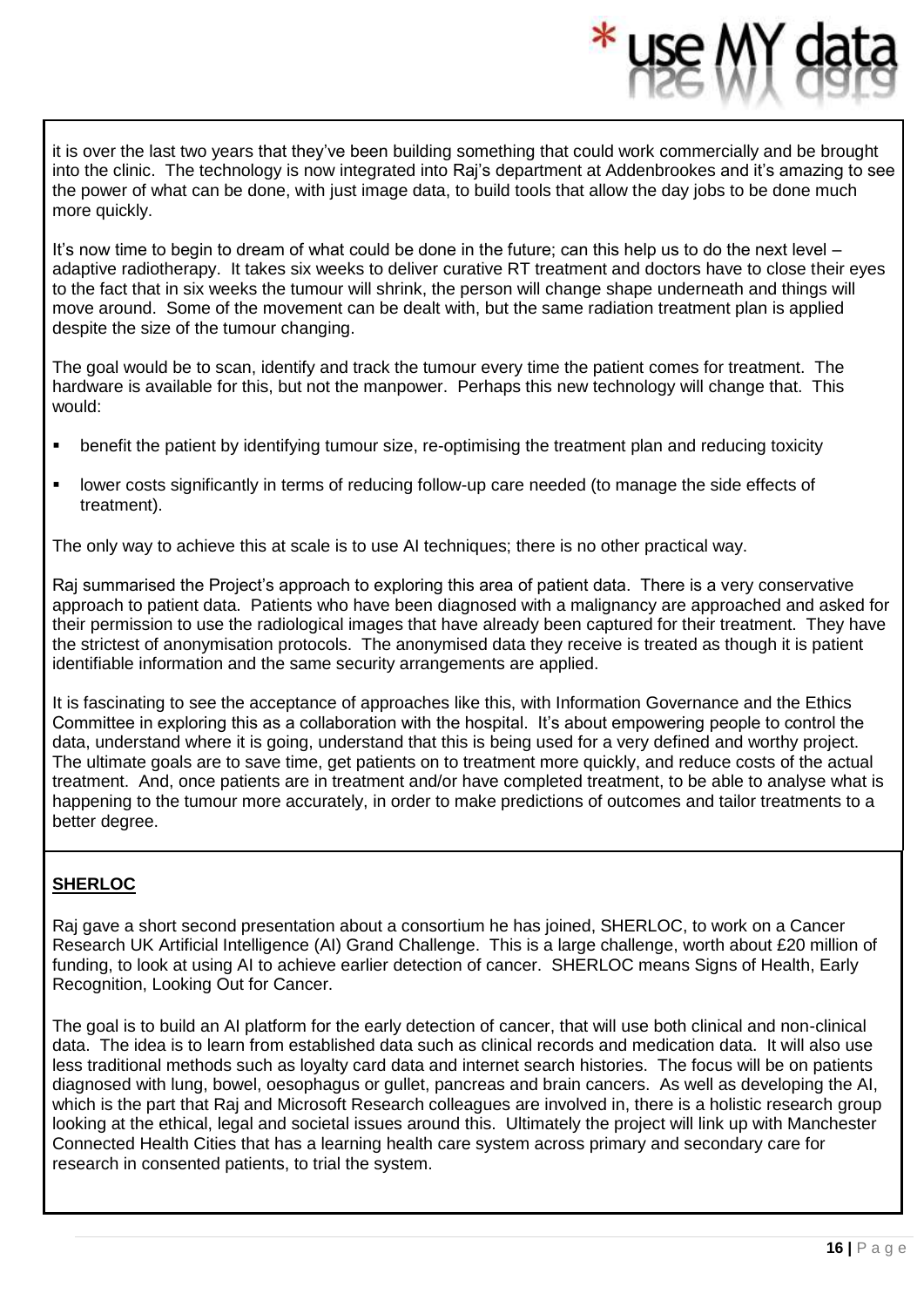These cancers were chosen as a large number of people present in emergency departments. The motivation is to reduce emergency presentation of these cancers, as an emergency usually means poorer outcomes for the patient. There are aspects around emergency presentations that relate to the tumour itself, and there are some behavioural factors too. The project will try to combine behavioural and clinical factors into the process.

A group of different AI applications has been built, with the hope that when everything is put together it will be greater than the sum of its parts. Patients who have an established diagnosis will be approached and, through consent, be asked about their early cancer history. Methods used will be questionnaires and interviews, to obtain clinical information. Patients will be asked for permission to look back at their internet search histories, to add details about the way that they find information. That will be both qualitative and then, if the patient agrees (and there is a differential consent platform), their internet search histories over the previous six months will be viewed.

Through a partnership with Sainsbury's Nectar, over the counter data will be explored and there are mechanisms for other stores' loyalty card systems too. This data will be combined with literature reviews around behaviour and risk factors for when people are diagnosed with cancer. A model has been built with cancer registry information, to show how much cancer to expect in a particular area.

All of this information will be built into a machine learning model. Larger anonymous datasets will be integrated and, once the final model is built, the pilot can be run. The integrated data will sit within a research platform and there are technologies that will make the data available to patients, including a technology being developed by Microsoft Research called 'Health Avatar'.

An interesting aspect is to think about engagement with patients and citizens. This is via interviews, focus groups and discrete choice experiments (if these are done at scale you start to build really interesting data).

If the system identifies a person at risk; what is the best way to bring information to that person in a manner that is bias-free, non-threating and non-judgemental? Different ways of these interventions will be explored: is it best to have contact via a GP, an alert, an application?

Thanking Antonio and Raj, Mike brought the session to a close commenting on the contrast between the datasets. At one end of the spectrum are small and anonymised datasets used to improve the care pathway and the clinician's work programme. At the other end is a dataset that spans all sorts of medical records, personal records, search histories and shopping patterns. There are then the ethics around what you do if you find something out. Two very different approaches with different implications.

#### **Questions and discussion**

**Q** A part that is missing in SHERLOC is the interaction with patients/ordinary citizens. There is a group who are always quantifying themselves, which you could immediately engage with. Most of those would not already be ill but would have a mass of information that you could accumulate and then find out, after they become ill, what things are correlating.

Everyone has a smart phone that tells you how much they are walking per day, as a minimum. That would be a pretty good indicator if they are fatigued or not, or whether it also relates to other illnesses. There's not enough relating directly from the patient inwards; it is going outwards to them, and this should be looked at more.

**A** Raj – that's a very valid point. To run the pilot we are looking for very small signals. Most of us are not developing symptoms that lead to cancer. When we run the pilot in Greater Manchester we will look to groups with risk factors and where there are known things being tracked in their medical history.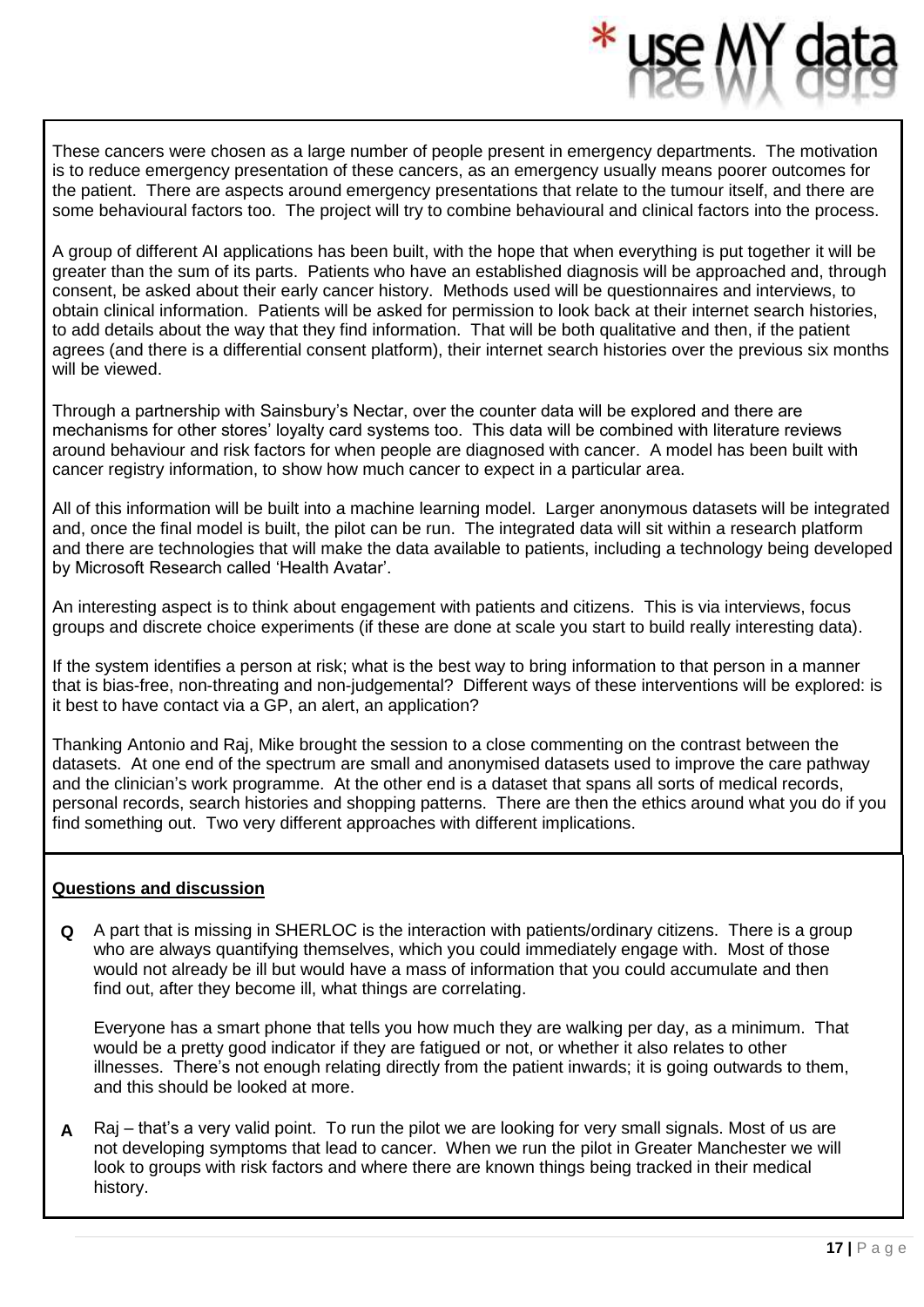Dealing with smart phones/apps – our concerns are that for the group of people at risk of cancer, we didn't want to build a system that relied on all of that information. Many people coming into the cancer risk period at the time that SHERLOC is being tested won't be "digital natives". We wanted to design a platform that could work without requiring smartphone technology.

The interaction between citizens and potential patients is interesting e.g. sometimes with shopping data, the shopping may not be for the individual that you are mapping the risk for. So, we don't want to make it too much about the individual but want to take a slightly wider approach.

Timescales for SHERLOC are:

- Cancer Research UK Dragons Den in July 2018, with results announced later in the year
- it would open in 2019
- the pilot wouldl run from 2022 to 2024.
- **Q** This is great work. What could you do if you had more data?
- **A** Antonio the unwritten rule of machine learning is the more data the better, but at the same time, we try to be as sensitive as possible and use the minimum data possible. Much of the research we are doing is on what algorithms work best, with as little data as possible. That works both ways, because if you do develop such algorithms you can train them with 100 images or 1000 images. Thus, economical algorithms trained with 1000 images could work as well as expensive algorithms trained with ten times as much. It is a good research direction to take.

What if you have more data not just in the sense of numbers, but in the sense of more diverse data e.g. genomics, patient history, shopping data? We greatly suspect that it will help get better accuracy in the results, but we are starting from a very practical point – what is the minimum viable product that will get us off the ground, get us traction. We can deliver something that, as it is, can save the NHS millions of pounds.

- **Q** This is operational at Addenbrooke's now and presumably evaluations are taking place; when are you expecting it to spread?
- **A** Antonio it has already spread. We are working with a set of 10 to 20 hospitals around the globe. We have big traction in Latin America, we have a presence in New Zealand, Australia and Scandinavian countries. All of this is for evaluation purposes. It is really important in machine learning to avoid bias; we need to train algorithms with as much diverse data as possible and this means training the algorithms with global data.
- **Q** For the use MY data community a recurring theme is that we want these practical examples, of how data is used. When would you expect this to be standard practice for a use MY data patient, no matter where they are in the country?
- **A** Antonio The answer depends on so many ifs. Will the NHS adopt it? Will we have a fair commercial model? Will we have robust enough implementation? How to turn into reality; as a global company Microsoft can help. A wide guess is that it would be operational in the UK in 2 years.
- **Q** This is wonderful and am supportive of both projects. Where are you with health economics and the cost of this? How to model so everyone can benefit?
- **A** Antonio We have started to think about pricing models. We are very well aware that the NHS needs to reduce costs.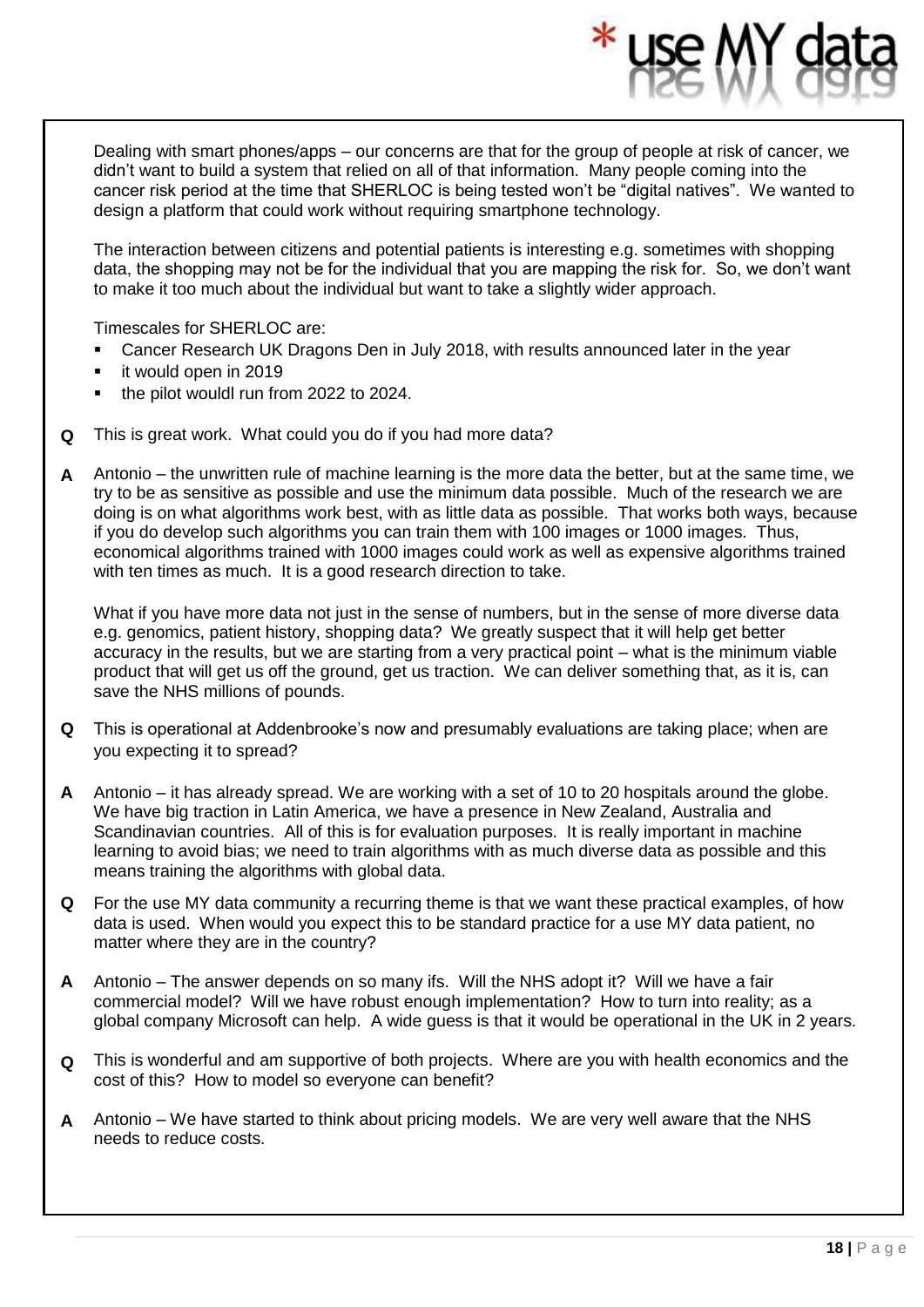One of Project InnerEye's main goals is to make sure that institutions like the NHS provide better treatments to patients while at the same time reducing their costs. It is all about using machine learning technology to remove/ameliorate inefficiencies from existing clinical workflows.

Mike – to add the counterpoint and going back to Raj's first slide, we need to treat more patients with radiotherapy. It isn't just about saving money, it's about saving lives.

- **Q** This is really exciting and interesting work. Raj, you mentioned that the adaptive radiation therapy might have the potential to reduce side effects for patients, due to reducing the radiotherapy. Are you studying that at the moment and already seeing that impact?
- **A** Raj yes, we've had a 5 year project running already, looking at computational aspects, funded by Cancer Research UK. We're about to embark on another phase of that project, which will actually have machine learning technology at its core.

There are different ways of doing adaptive radiotherapy and some of those are already out there. It is used as a valued resource that we can't implement across the board. For these sort of technologies, as we get the equipment to do it, we can implement for larger and larger numbers of patients. A good example of this is IMRT (Intensity-Modulated Radiation Therapy) which was the first technique that allowed radiation to be given much more sharply, aimed at the tumour and shielding normal tissues. Going back as little as 7/8 years ago, only 8% of patients were receiving IMRT in the NHS and now it's about 40% (at Addenbrookes it's higher than that).

From a health economic point of view, you can calculate the cost of long term toxicity that comes from curing someone using radiation therapy.

Implementing this kind of technology in the Cloud is timely; five years ago, the NHS was not ready, but it is now. The cost of adopting this as technology through the cloud for an individual health care provider is very small. This is very important when you think of the cost of radiotherapy machines, which are £1.5 million to £6 million each.

- **Q** Very impressive, especially InnerEye. When talking about making it more widely available, you are obviously dependent on the quality of scans; is that a problem at all, and if so how widely? And what about the types of tumour? The ones you were showing seemed to be fairly well defined. Do you expect/hope this would be applicable for more diffuse tumours?
- **A** Antonio On the scan type and quality; this is a great concern of ours and it's one of the reasons why we are working with multiple hospitals. There are different qualities of scans and different characteristics of images coming from different manufacturers' scanners. It looks as though the technology can be trained and optimised to work across the spectrum of different types of scanners. It is not 100% correct and will probably never be 100% accurate, as humans aren't either and it is not clear what the 'gold standard' should be. We do expect variability in some cases in segmenting several structures e.g. the femur might not work well if there are implants. We track the issues and this is part of the regulatory process. This is another reason why the system is not completely automated and experts are in the room.

On the tumour types – we started with glioblastoma as that is Raj's speciality and he challenged us on this. More tumours are being worked on, though there is not enough experience yet in diffuse tumours. Gynaecological tumours are very difficult and more experience is needed.

**Q** SHERLOC and psycho/social behaviour; we are here talking about data and you want to use the minimum amount of data that you need. From the data that you would like from citizens that would contribute that kind of lived experience, what is the minimum data you would like from them?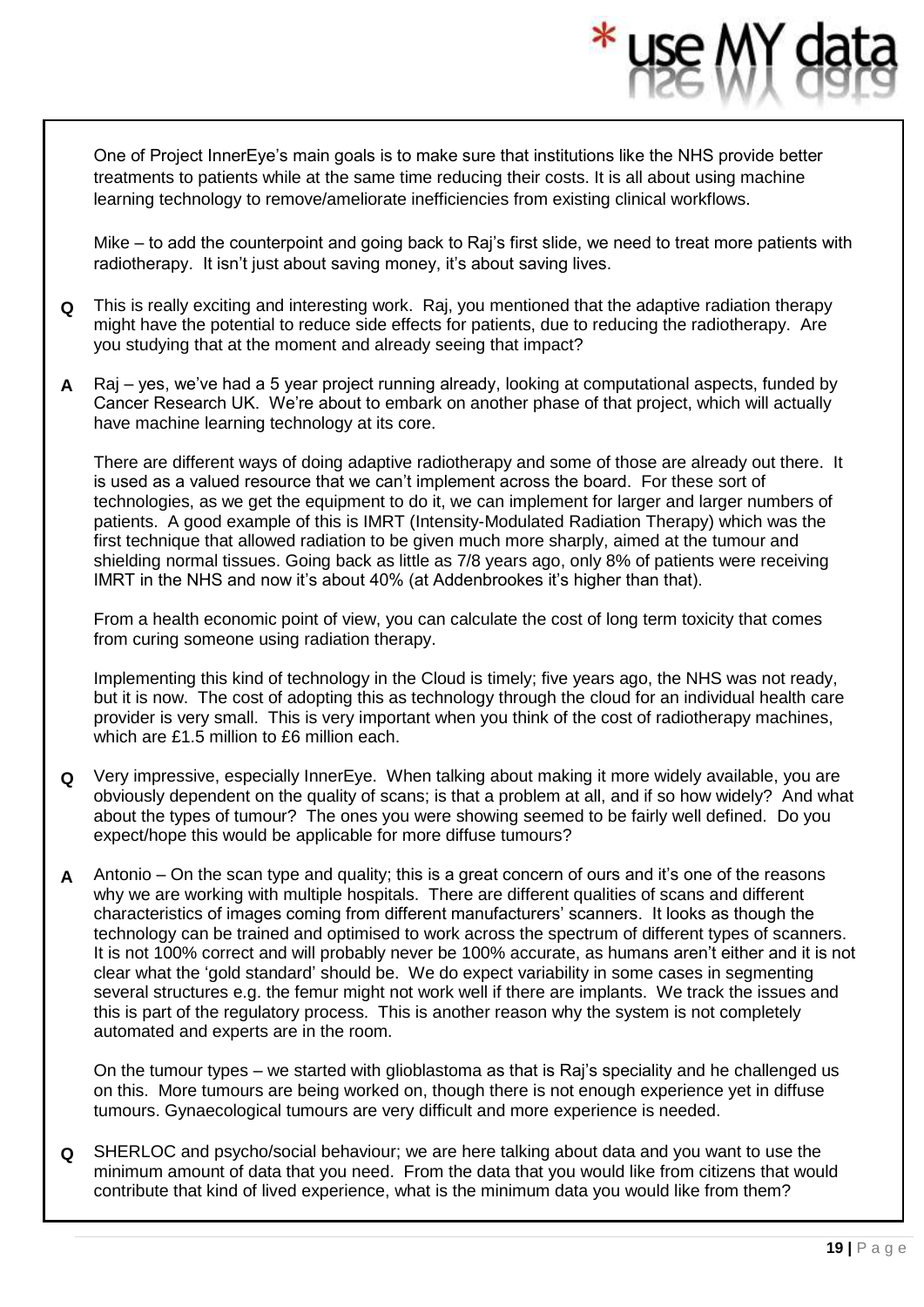- **A** Raj Very good point and we have tried deliberately to layer our system. One of the steers we were given was not to solve this problem by boiling the ocean of extant data. Our approach is much more focussed. Even if the psychological factors are just picked up from interview, hopefully that will give us enough of a clue. Although we would like to combine and layer with other information if possible. We are not looking to profile people through consumer datasets. We are looking to build our list of clues by talking to cancer patients and then project them forward into a new dataset.
- **Q** The five cancers pinpointed (such as brain and oesophageal) are candidates for proton beam therapy – is your model (SHERLOC) applicable there?
- **A** Raj Ultimately, if SHERLOC worked well, what we would like is to adjust the stage distribution of those five cancers. As you mention proton beam therapy may be useful for certain brain and oesophageal tumours, but they need to be at an earlier stage. So, it's a big if, but if this works and we could actually demonstrate that by using this technology the cancers that come, come at an earlier stage, then it means more people might be able to explore more curative technologies.

Mike closed the session thanking Raj and Antonio. It was clear that there was a great deal of support for both Project InnerEye and SHERLOC and that this is exactly the sort of use of data use MY data wants to see, particularly with respect to:

- the recognition of privacy and confidentiality issues
- the recognition of ethical issues to be faced, for SHERLOC.

use MY data is always looking for practical examples of how patient generated information can make a difference and the projects are really good examples.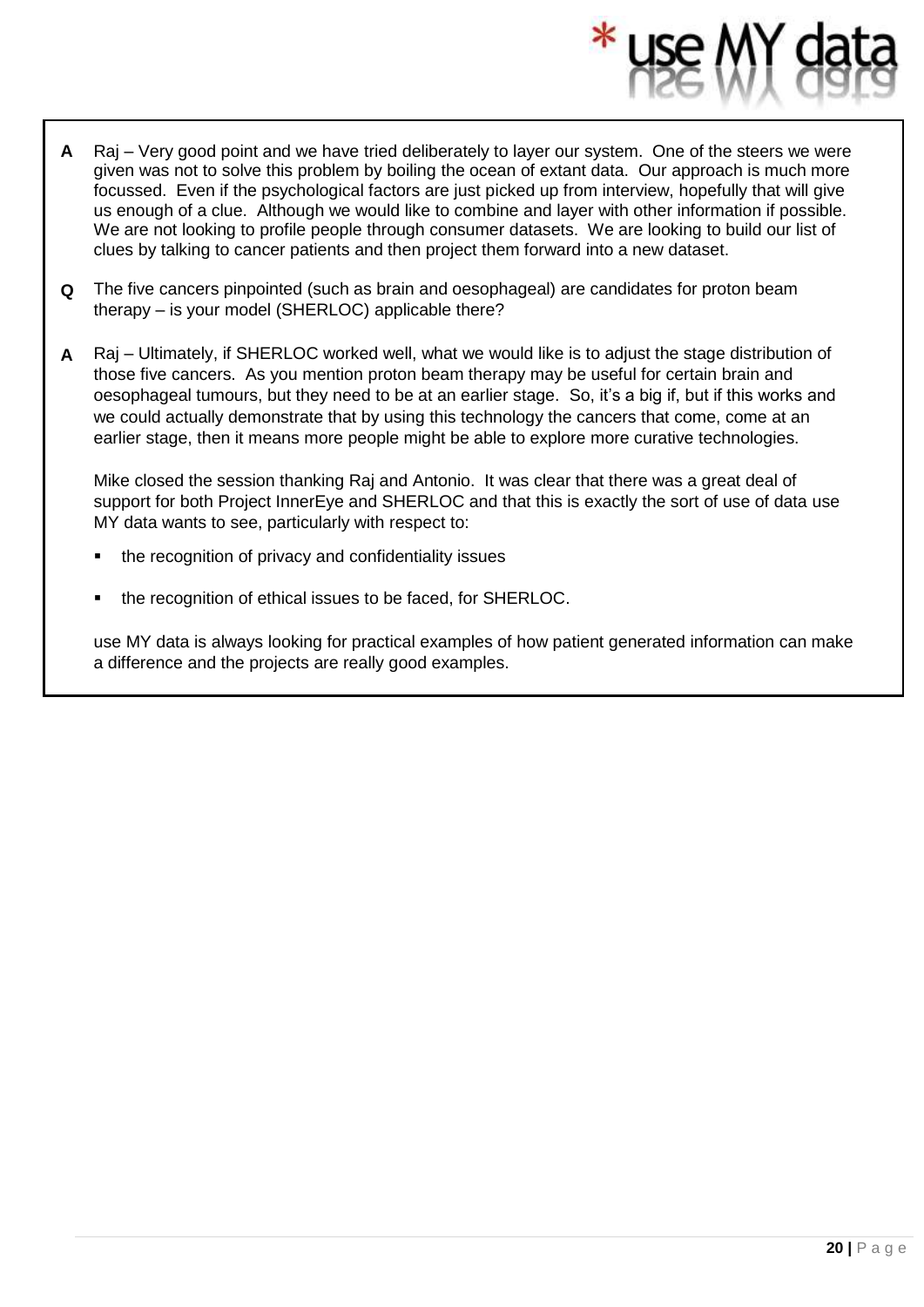**Session 4 Use my data, use my DNA?** 

#### **James Peach**

**Precision Medicine Lead, Medicines Discovery Catapult**

This session explored how patients, who want to make sure that their consented samples and data are used for medical research, can ensure that this happens.

James opened the session emphasising that research is being hampered due to a lack of access to data. He wants to understand how involved delegates (and specifically use MY data) wish to be in enabling projects involving samples and data to happen.

James outlined the areas his talk would cover:

- How samples are used in medical research
- Context of sample and data use in the UK (specifically use for the community of drug developers)
- How patients in the UK can ensure their samples are used.

Right now, there is *no way* to ensure that your samples, which you have provided consent for use, are used or indeed to check how they have been used.

James used the example of a lung cancer drug to emphasise the importance of using samples in research. The drug works because it was designed through combining samples and data. It is a drug that only works with people with lung cancer who have a certain genetic mutation. This was worked out by analysing multiple tumour samples, to understand whether the DNA change was in there. It was possible to work out, through the data collected, that people who had the genetic mutation did better on the drug.

- What are samples? Examples: solid tumour samples which are collected from the patient, put into preserving fluid and then stored in wax blocks. Other samples commonly taken in the NHS are urine and blood.
- Why do we take them? This is principally to help the patient's care. To diagnose a disease, to understand sub-types of disease you may have and to help research in the future.
- What are samples



- · What are samples? Human biological samples \* Blood, Cancer, Urin<br>\* others
- . Why are they taken? For diagnosing disease<br>For understanding disease · For future research
- · How many are there?
- NHS tests 80 million samples a year
- + Caricer diagnosis: 10 million stored<br>+ Research studies: less than 1 million
- · Future research banks: 3-5 million
- How many samples are there? The NHS tests 80 million samples a year: that's 300,000 samples every day. In terms of cancer diagnosis, the samples are stored for a very long time; across the UK there are approximately 10 million cancer samples held in hospitals.

There are also research studies: James estimated about 1 million patients have been consented to samples being used for research studies.

Then there is the research area where patients have given consent for their sample to also be used in future studies. Samples are then stored in research tissue banks / biobanks. There are 3 to 5 million samples help in research tissue banks in the UK.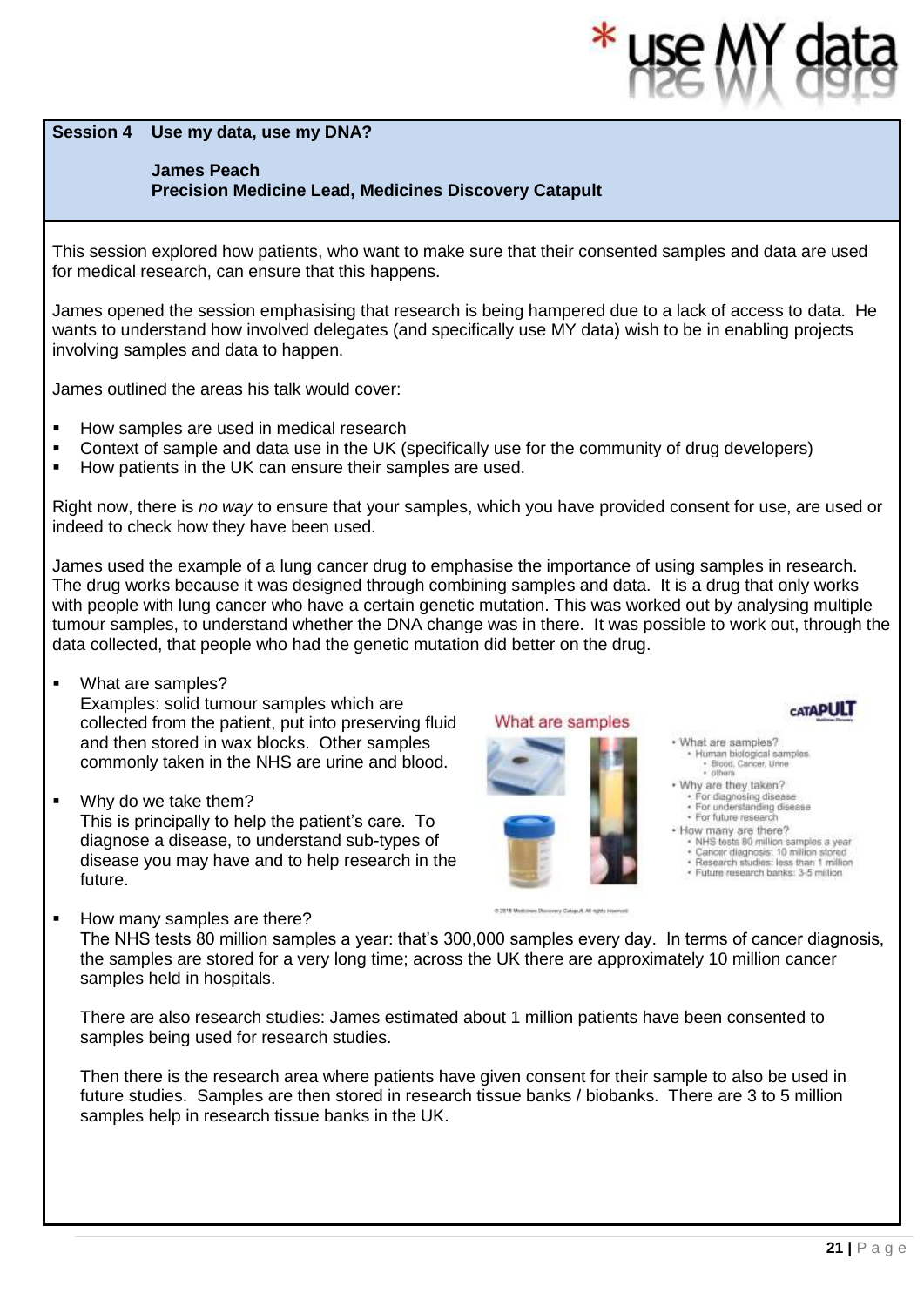

How are samples used in drug development?

■ To understand disease What does the disease actually do inside your body; what are the changes in the body? Are there genetic changes, protein changes? Once you know that, you can separate one disease into sub-types, some of which might actually be more manageable. E.g. melanoma skin cancer was extremely difficult for drug development for a very long time. Once it was separated into sub-types, one type became more manageable.



■ To understand drugs in a laboratory context

This could involve taking a set of cells that are growing and have a disease, or the characteristics of the disease. You wash over many different types of drugs and work out which one helps the disease, or not. This can also be done to healthy tissue e.g. to try and understand whether the drug will have an impact on your liver, a common area for toxicity. The next step is to try and understand what might be the best dose to try on the disease.

▪ To understand drugs in people

Does the drug reach the disease? You can look within the sample to find the drug. If you are targeting the eye or liver, for example, you might try to take a sample to see if the drug has reached the area.

Does the drug affect the disease, or symptoms? Does it have side effects? It is important to find these when they are at a very small level. This can be done by finding chemical changes within the body that might predict a later side-effect.

■ To prove that drugs work in people These are the final trials, where you think that a drug will work and need to test it on people.

Increasingly, rather than trying to treat all people with one disease, the approach is to try and break the disease down into different diseases. The Institute of Cancer Research recently published a study that showed that people who had the BRCA mutation and triple negative breast cancer shouldn't have the normal drug, they should have a different drug. The only way they know this is because they took samples from the patients to understand who was BRCA positive and triple negative.

Samples are used all the way across research and development and are absolutely vital to it.

The UK has very good infrastructure for collecting samples and data. We have first rate pathology units across the UK that can handle samples in the right way for complex analysis, including genetics. We have the infrastructure to collect data and transfer this. Connected Health Cities is an excellent example of how data can be shared.

Many millions of samples are taken. Lots of data is taken within the NHS. Although James has searched to try and find out just how much he has not found the amount. However, King's College Hospital alone has stated that they store 180 terabytes of data. Worked out on a per patient basis for the Hospital, that is 50 bibles per patient of data. Some of the data has patient consent for research and development.

The Genomics England programme, which James previously worked on, is a good example of using samples and data. The programme set out to try and improve the understanding and management of cancer and rare genetic diseases by asking a large number of patients with these diseases, if their DNA could be studied. This was with the aim of trying to understand the causes of the disease and potentially how the type of disease they have, interacts with their treatment and outcomes.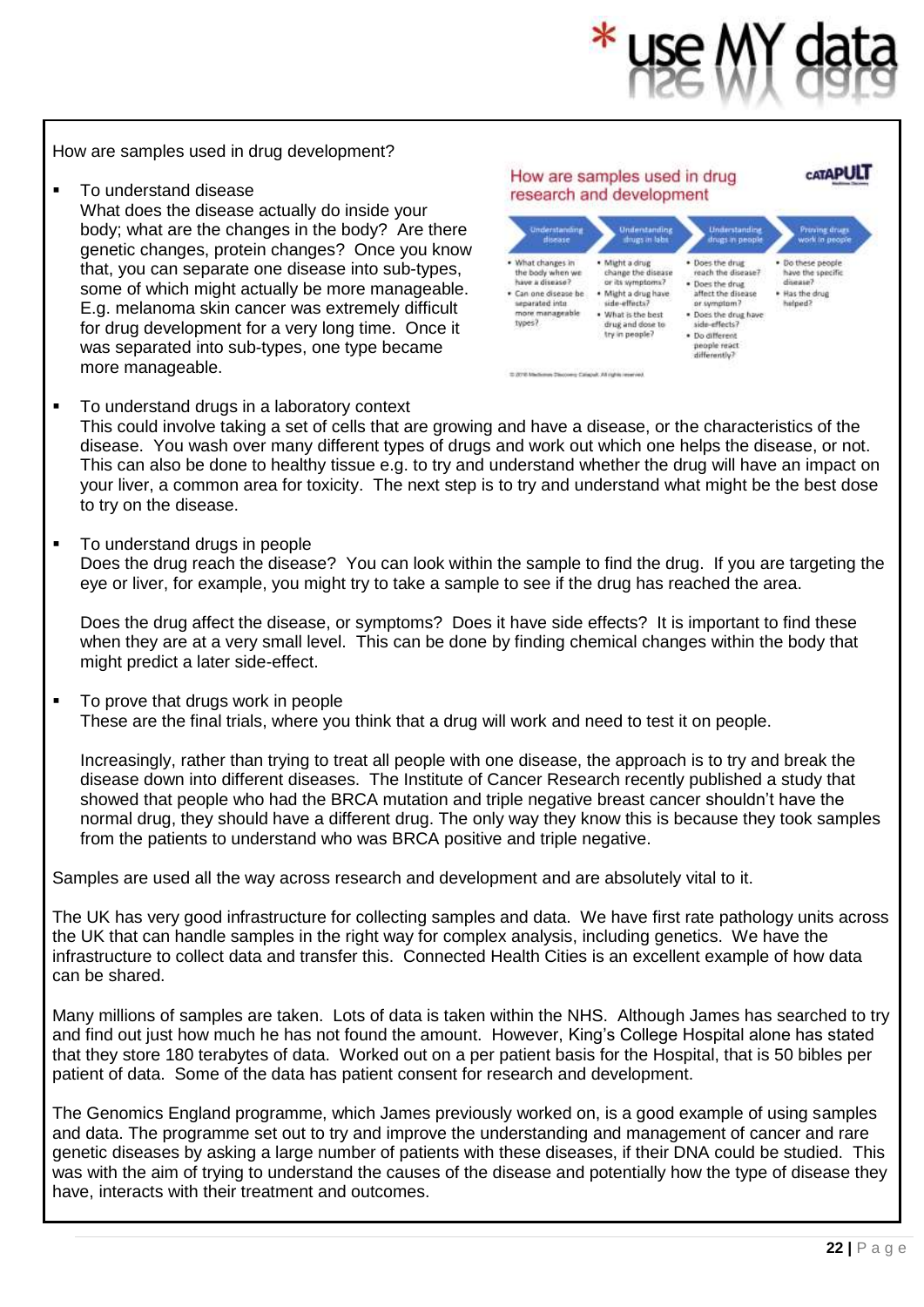We have great samples and data, we have groups of patients who want their data to be used and in some areas we are managing to do it. But there is another side.

The Medicines Discovery Catapult is trying to help small companies in the UK do research and development. At the beginning of last year, a study of the Chief Executives of 100 small biotech companies (people who are developing drugs) gave the following results:

- Access to samples for commercial development (new drugs) is hugely important There was overall agreement from survey respondents
- It is easy to access high quality NHS samples for commercial research There was overall disagreement

Everyone knows that this is something that really needs to be done, it really helps the research, but it's very difficult.

- Access to the right health data There was overall agreement
- Is it easy to access the right health data, including registries and activity There was overall disagreement

There is something going wrong here, where we have a group of people who are meant to be developing treatments for us in 10 or 20 years' time, who cannot get the information that they want.

Medicines Discovery Catapult followed up with a deep dive into diagnostic companies; people who are developing new ways of understanding what disease you have. The first question asked was:

Did you have a problem accessing samples?

Over 80% said yes. The other 20% that were able to access samples, had not directly accessed them, instead others had done this on their behalf.

Medicines Discovery Catapult then worked with the diagnostics companies to find out what was causing the problem. You might have thought that the problem would have been patient consent. But that wasn't the case generally. A third of respondents said that consent and governance was a problem. Other



significant factors were the cost of access, the speed of access and then another big issue was around finding samples. Consent, data quality, sample quality, sample volume were also in the mix. However, the most common issue at just under 70% was procurement. This means the process, after we've worked out who has a sample and who needs that sample for research, of getting the agreement done and finished is problematic.

**ON** 

We don't know exactly why this is happening, but James presented a series of ideas.

There are good reasons why samples might not be used:

- There are laws to prevent someone's samples and data being used without consent
- There are laws that say when you handle samples and data you have to do it responsibly
- Doctors, who are treating patients, don't have time to respond to research requests to use their previous patients' samples and data.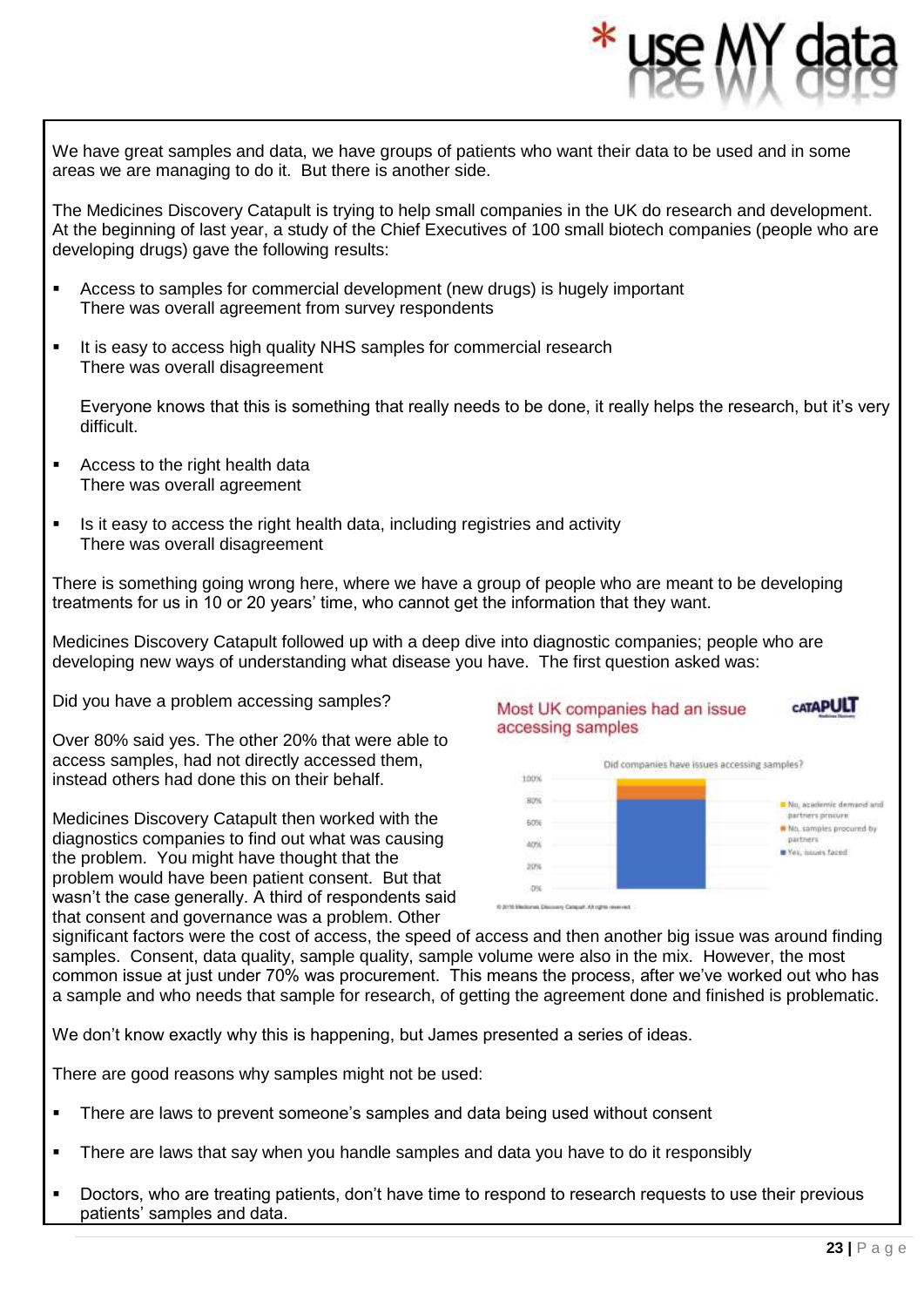Also, some potentially bad reasons:

- **EXECT** Sample and data access is seen as an advantage for the owner (the researcher who has collected the sample/data to do their own research and therefore may be reluctant to share in case they use up the samples that they need for their own research)
- **Ensuring the laws aren't broken is difficult, so doing this inefficiently costs money and takes time**
- **•** Offering other people access to the samples and data you have collected for your study is not rewarded scientifically.

Many people give samples for use in their own care without broad consent for research, so these are not on the national directory. They will never be seen by companies looking for them, for example searching sample directories on the web. The only way to find them is if you understand that a specific person has taken the sample and has the sample, and you go to speak with them. There is a national directory, the UKCRC Tissue Directory and Coordination Centre, that those who want to use samples can access. The directory shows where samples with broad consent for research are. But if you have given samples as part of your care or for only one specific piece of research, they are not likely to be recorded in the directory and this means they will never be found.

The current estimate from the biobanking community is that only 15% of samples are used, leaving a huge 85% never used. When people give samples to a research tissue bank, they sign up via an explicit and detailed consent process, which involves training the person taking consent, creating and getting approval for the consent materials, and having a discussion to bring out and respond to any concerns the patient has. So after all this, only 15% of samples being used feels unacceptably low.

James highlighted that 50% of the sample collections in the UK are not findable on a web directory.

Of those samples that have been given for general research reuse (kept on a research tissue bank consent), 85% have not been used.

What can we do? Do we need to create more samples, or do we need to make it easier to find samples and access samples? James suggested some possible steps to increase sample usage.

- 1) Encourage an efficient system of broad consent within the NHS for sample use
- 2) Ensure samples and data are visible How do we make the samples and data easy to find? We need to make sure that all samples are on the national directory.
- 3) Ensure samples and data are shared In terms of access this could be having one or two specialist support teams in the UK that facilitate sample and data access. Large pharmaceutical companies have these specialist teams in-house.

How do we know if our samples and data are actually being used? We just don't know unless we can find details of specific studies. How can this be monitored? How can we ensure that our samples and data are visible and they are shared?

Questions that patients can ask a hospital or researcher:

- 1) Why doesn't the patient information form (that patients are required to complete) contain a broad consent clause?
- 2) Are my samples & data findable on a web directory?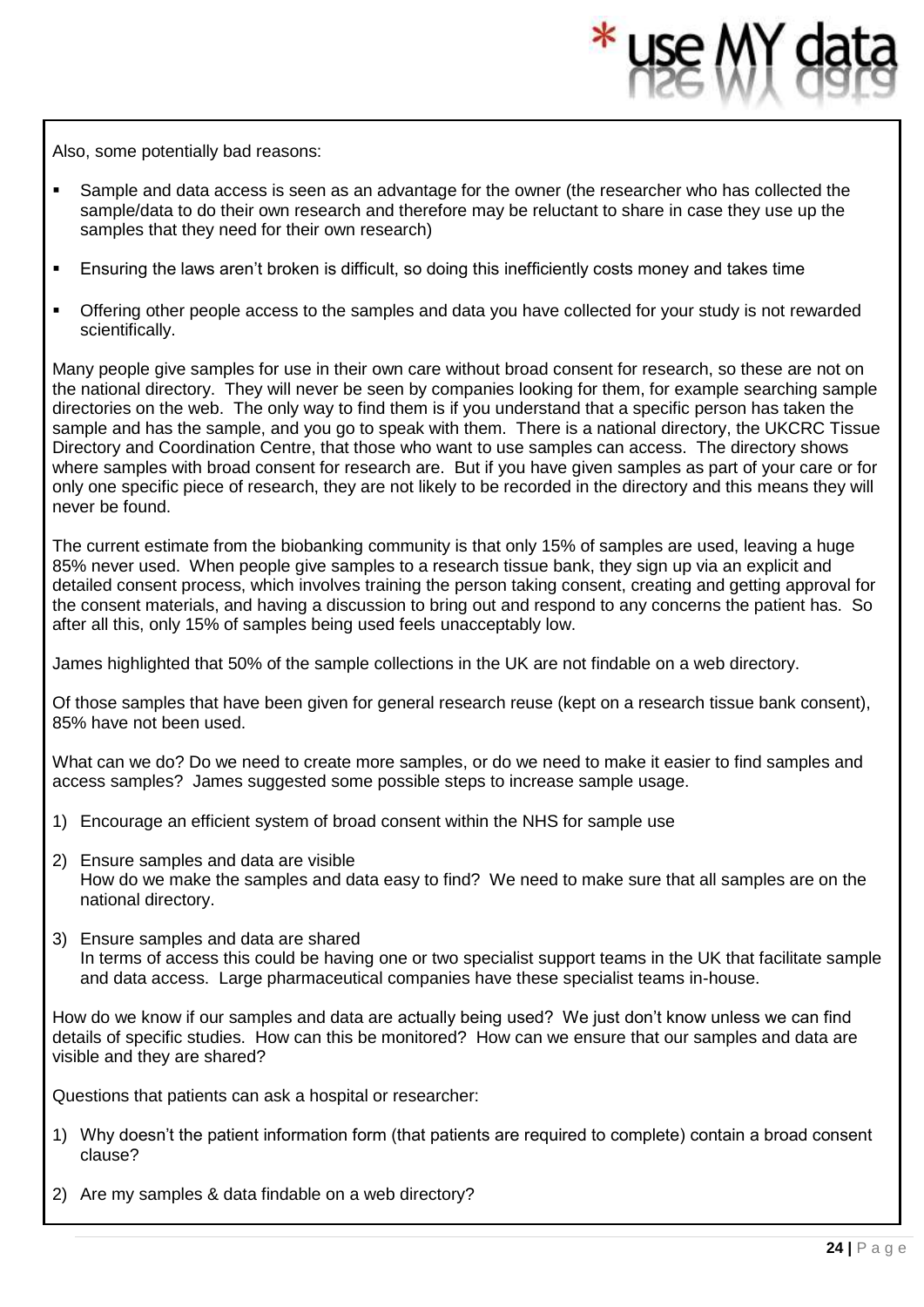- 3) How many of the samples & data have ever been used? Genomics England and UK Biobank do this well and work really hard to get the data used. All of the data within UK Biobank has been used at least once.
- 4) How do you make it more likely that my samples & data will be used?

The question is not, 'how many samples does a biobank have?' it should be 'how many samples has a biobank used?

James concluded by saying that he would very much like patient feedback and involvement to take this work forward. Thanking James for this talk, Mike asked delegates what they thought about data not being used.

#### **Questions and discussion**

**Q** I work for a bioresearch centre at Guy's & St Thomas' and for every £1 that is put into the research centre, they get £6 back for the NHS. We are not selling data but go into partnership to find cures. I can see that this data is valuable. Big pharma is involved but it's a real problem getting it out to small researchers and universities, who don't have the same level of funding. Perhaps we could have a central place for researchers to go to. Because there is funding available, we have funding to go in with researchers - but how do they know where to go / whom to approach?

Mike – If you are collecting samples and involving patients, and presumably involving tax payers' money in the collection and storage, then surely there should be an onus on the researcher to use the samples/data? Or to stop collecting the samples, if they will not be used.

- **A** I would like to see that and there are some moves towards it. Some big non-governmental research funders, Medical Research Council, Cancer Research UK, Wellcome Trust, have now said that if they fund research that involves collection of tissues, details of the samples have to be put on the registry. That is a good start, but it is not enough as the registry is just the first step to getting the samples reused. I would like researchers to proactively report on this and to give details of plans to increase sample use, if they are not being used.
- **Q** Antonio - Very interesting. On the usage point, we haven't discussed enough the reasons why the data doesn't get used. There are similarities to what we see in medical images. Organisations, such as the National Institutes of Health (NIH) in America, has an archive of freely available anonymised medial images of patients; some of these get used, many of the images don't get used. The question is why does the data not get used for research purposes. It is good to collect masses of images and make them available for people to use. If those images are not structured in the right way they become much less useful. For a radiotherapy project, I want to work on images which I used for the planning of radiotherapy. For other things, such as monitoring the evolution of a low grade, less aggressive tumour, then I want to make sure that those images were captured for monitoring a lowgrade tumour. There might be different imaging protocols used, or different stages of the disease. If

I'm not sure how the images were acquired and for what purpose, then the data becomes a lot less useful to me.

**A** Absolutely right, and I'd add as well that the older samples get, often the less useful they become. For example, this is because of changes in the standard of care, which means the drug that a new drug needs to do better than, or the radiotherapy that you need to improve on. So, if the data was collected twenty years ago, you may be able to say that your drug/treatment is better than what was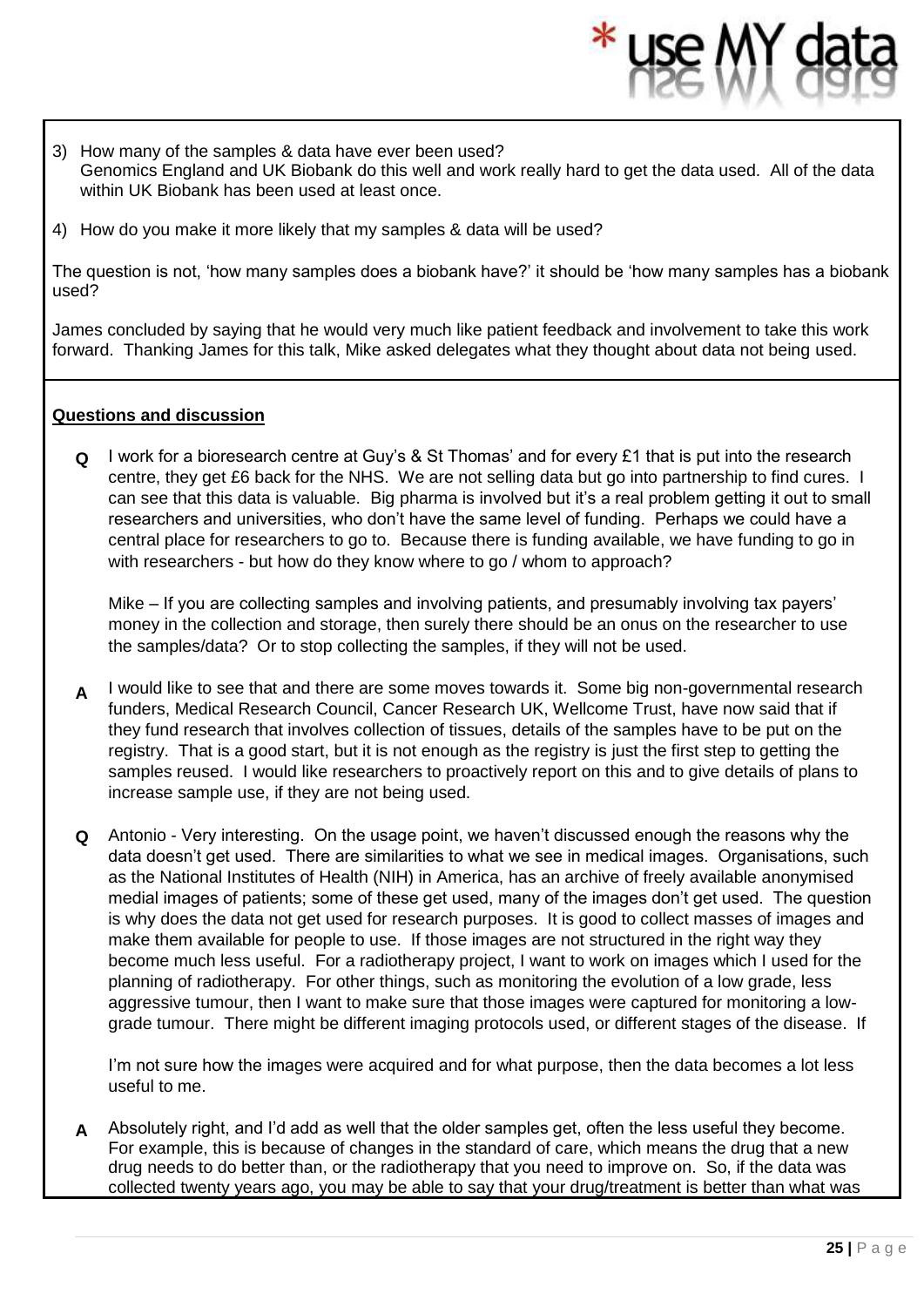there twenty years ago, but if the standard of care has changed, the results won't prove your drug/treatment is better than today's standard of care.

- **Q** Difficult to envisage a situation where anyone involved in the collection of data/permission to use data would actively, positively refuse. I can't imagine this. This suggests a lack of awareness and understanding. Is there not room for a campaign addressed to both the donors of data and the protectors/users to make them aware of the overall activity and to promote the idea?
- **A** Mike There is probably something cultural here as well. I imagine if your life's work is to collect samples, that could be your focus, creating a block to thinking that the goal isn't to have a magnificent freezer full of samples, it's to find a new drug, or an AI algorithm.
- **Q** Have you seen anything from other countries, how this might have been done exceptionally well and the rates of use of biosamples increased?
- **A** In terms of changing the rates of use of biosamples, I haven't seen anything. But I haven't looked that hard as the MDC is focussed on the UK. If anyone has international examples, I would love to hear from them. In the US there is a presumption of consent for excess surgical tissues, so that if tissue is removed for clinical analysis, any left-over tissue can be used for research (it is anonymised). This is not yet the case in the UK but I believe initiatives are starting to do this.
- **Q** Chris Thinking about why use MY data started, which was because lots of data was being collected and it was inaccessible to researchers; people were up in arms about this and wanted their data to be used. The amount of samples not being used is a disgrace, and not something I was aware of. Alongside support for data being used, I think there is strong support for tissue usage. We need advice about how best to make this happen; where do we have to have a voice and who with?

The contrast between data and tissues; data is the gift that gives on giving, it doesn't run out and will be there forever. Obviously tissue does diminish over time, in terms of both quantity used, and the use-by date. Supermarkets have a sale when items get to their use-by date. Perhaps we need to encourage the people who hold tissue samples to have an active push-out.

- **A** I agree, we need an efficient mechanism so it is not difficult, to make it easy for people to get onto the directory, to make sure it's easy for them to make contracts and to ensure those applying for data are legitimate research and development organisations. We need an understanding what is not being used and what might go to waste.
- **Q** Is it that there aren't enough researchers available to use the tissue samples?
- **A** It doesn't seem to be the case and there seems to be enough researchers. Perhaps a research project may not match the tissue or data available.
- **Q** Raj This is absolutely fascinating, working at the point where I consent patients into clinical studies and to understand that it's not consent that is the limiting step. If you jump domain into high energy physics, when there is a publication about the Higgs boson there are 6,000 names on the publication; it includes absolutely everyone involved. Researchers of tissue data think that the curation of the samples adds value, that they can monetise the data and they can increase their scientific impact through that process of curation. So, do we need to push at changing those perceptions amongst the people who are effectively acting as the gatekeepers of the data?

Can we use technologies from Cryptocurrency / electronic ledgers, to actually expose this to patients, so that if your dataset that you gave (at considerable discomfort to yourself) to go into a biobank, is not being used you are aware of it and can start making noise. Are there other ways of looking at the problem?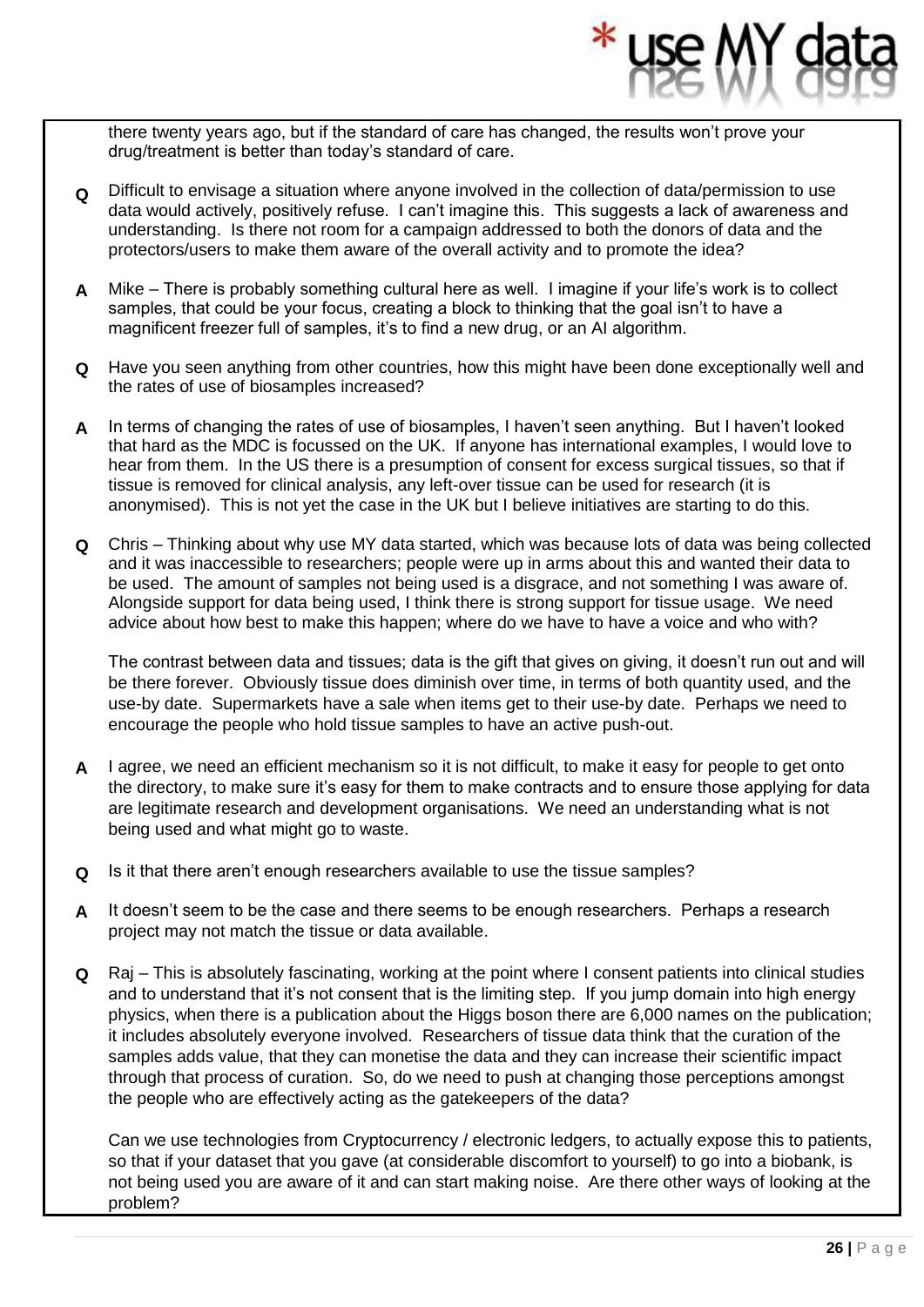Mike – What is the feedback loop to patients about how their tissue is used?

- **Q** Presumably samples are taken for a specific reason and patients consent for a specific research study. There are times when research can't happen; if so would it not be good to go back to those in charge of the data, to say patients want to know what is happening and if you are not going to use their samples, perhaps the patients would like them to be destroyed. There is a responsibility for those holding the data to do something with it, because nobody wants to give their data, or their samples, and then nothing happen with it.
- **A** Completely agree as an option. What is causing this, to a certain extent, is that lots of organisations have been set up to ensure that no one breaks the law, such as the Human Tissue Authority, Health Research Authority, Caldicott Guardians. This is right and correct and protects our privacy and rights, but this has made an imbalance as there aren't any corresponding organisations set up to ensure that samples are used in research. We need to ensure that research is being done. One way could be to try and get the communication method back with the donor, to hear their choices and inform them of progress. Twenty years ago that would have been an amazingly expensive postal operation. Now, with email, it would be cheap and easy to do. If every different research study tried to do it off their own back it would be a nightmare, but should we be thinking of something a bit more central that could help people through.
- **Q** I presume that most samples are taken with a view to have a diagnosis for the patient. So, the sample has already served a purpose for me. What I'm not sure of is what I can do to enhance your idea to get samples reused by other researchers. I can't see what I can do here.
- **A** At the moment the only consent form you get is the one you are offered. As an individual, you can't go into a hospital and offer your samples for general use. The answer must come from us/patients in this room. There is an organisation in the US called Patients Like Me – groups of patients who volunteer to share information about their condition, including samples, as an attempt to get research and development working quicker in that area. There is a lot we can learn from this approach in the UK.
- **Q** Do you know how many samples we are currently sampling from the EU, and is there an impact on the demand for samples procured and stored in the UK?
- **A** I don't know how many samples come from the EU, but I have asked those in the diagnostic industry what happens if you can't get your samples in UK. 66% of them said that they buy the samples internationally. So, UK samples sit in the freezer doing nothing and research money is wasted buying samples abroad.
- **Q** I have given samples and I don't mind doing that, but is there a slight medical risk to the patient having samples taken? And is it expensive if samples that are taken are not used? It seems pointless and inefficient.
- **A** The risk depends on the type of sample. Urine no, but liver and lung biopsy do have a clinical risk.

We need to find a way to do this efficiently, so that we don't collect the samples that we don't need. How do we make sure we use the samples that we take?

Mike closed the session by highlighting that there was much appetite and a clear steer from use MY data to get involved in the problem of low usage of samples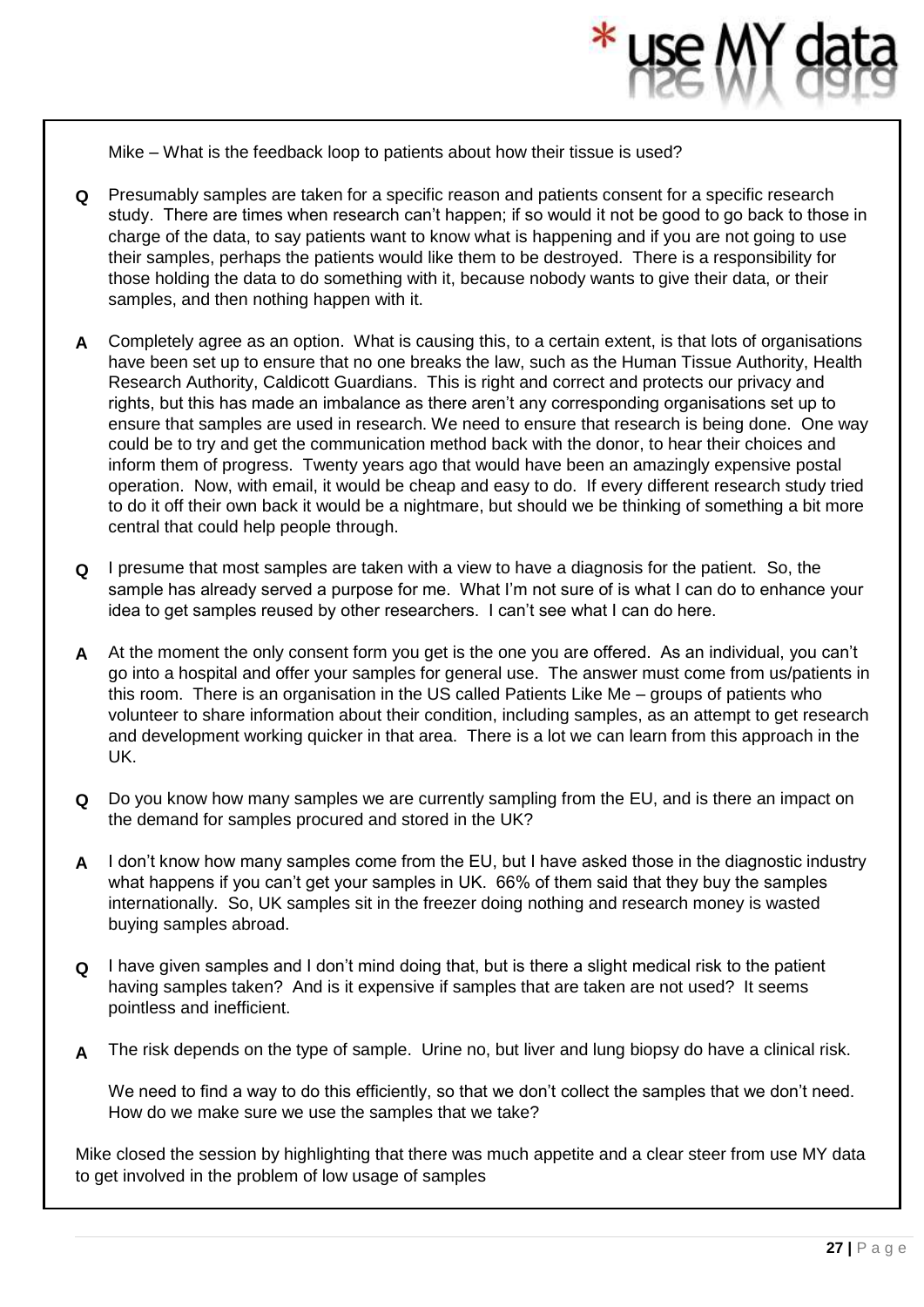#### **Session 5 Patient data information part 2 – what do we still need to know**

#### **Chris Carrigan Expert Data Adviser, use MY data**

In this interactive session, the audience were asked to consider a range of questions and scenarios around uses of data via facilitated table discussions. The results were discussed briefly in plenary.

#### **Which types of data do you consider to be the most sensitive?**

We asked delegates to reflect on which of a defined list of data they considered to be the most "sensitive" to them. They were asked to select three from the list, with the most sensitive showing as 1, then 2 and 3 as the sensitivity decreases.

The results below show the overall collated scores for the types of data.

Notably, a significant number of people in the workshop felt that their most sensitive data is their name and address. This is clearly in contrast to the Home Office's stance on name and address being at the lower end of the data confidentiality spectrum.



#### **Which of the following organisations do you trust most to hold your data?**

Delegates were asked to rank organisations according to the level of trust they had in the organisations managing their data. They were asked to rank three from the list, with the most trusted showing as 1, then 2 and 3 as the level of trust decreases.

The results below show the overall collated scores for the types of data. The grey elements of the plot indicate the frequency with which each organisation did not appear in the top 3. As might be expected, those organisations with the most direct contact with patients were seen as the most trusted, with GP practices coming out on top.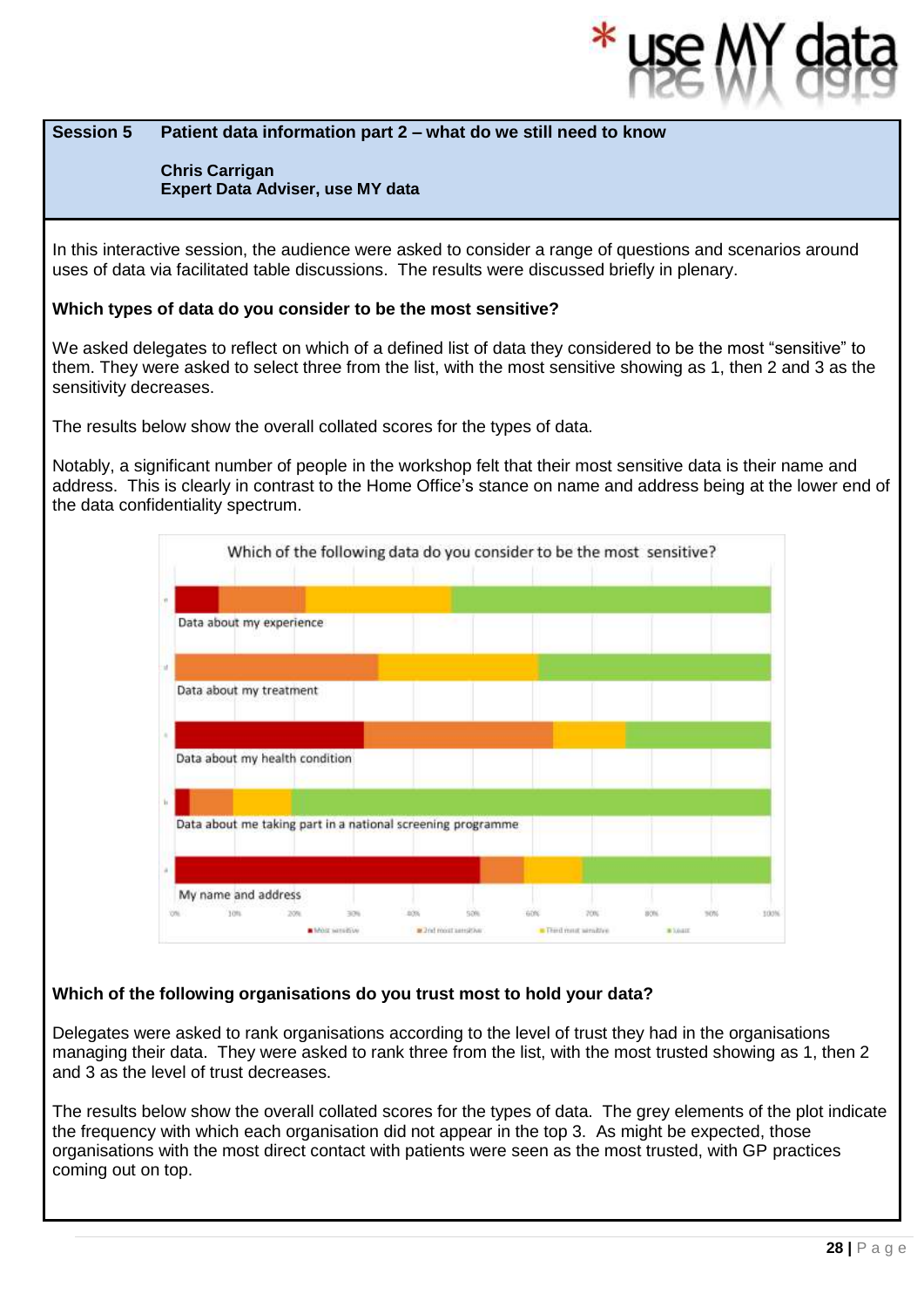

#### **What outcomes data is most important to you?**

We asked delegates to reflect on what types of outcomes data they considered to be the most 'important' to them. They were asked to select three from a defined list, with the most sensitive showing as 1, then 2 and 3 as the importance decreases.

The results show the overall collated scores for the types of data, with outcomes data for diagnosis and treatment scoring the highest, followed by the life-after-treatment outcomes.

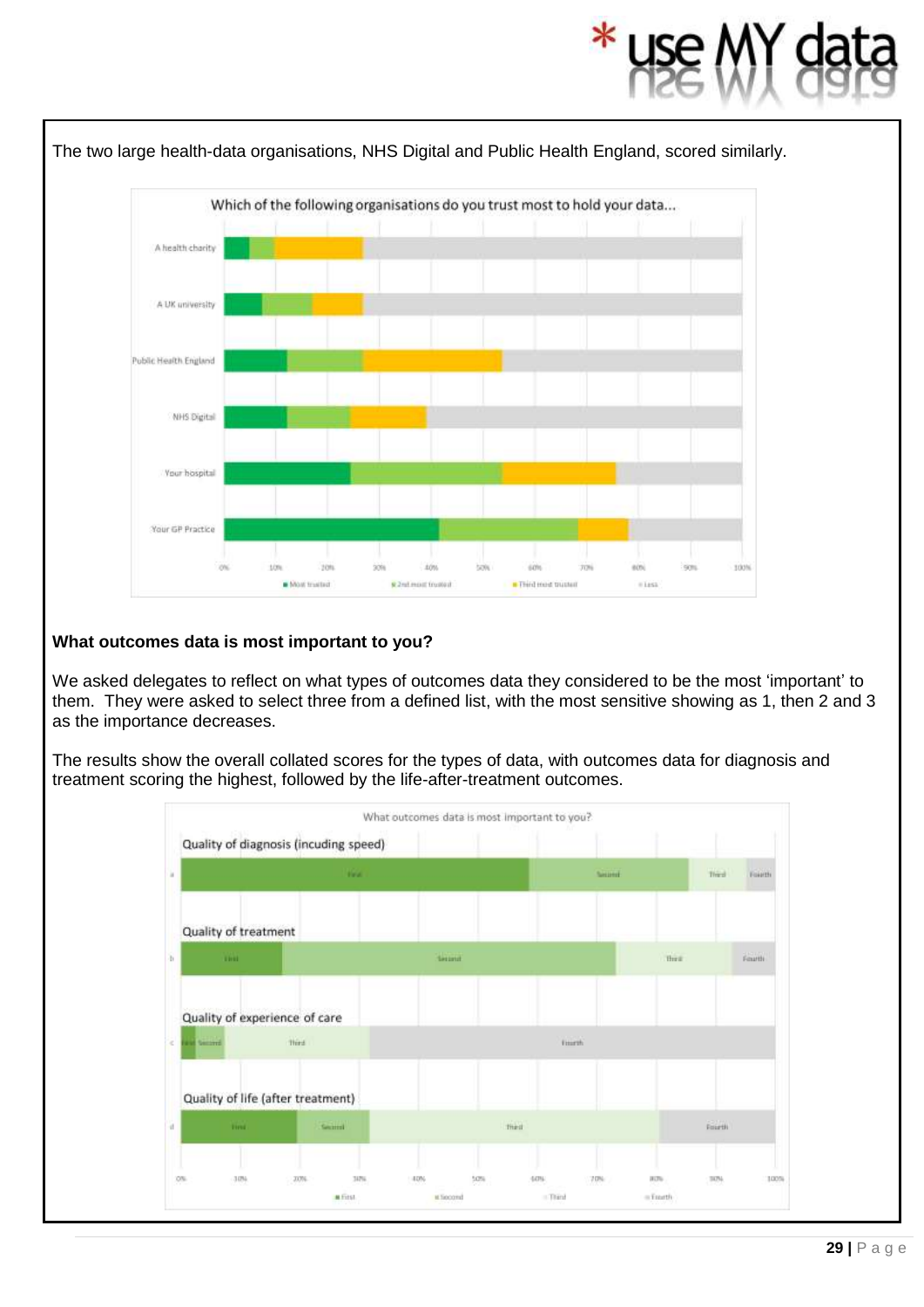## **What is the data that you want to be collected?**

Following the initial questions, the audience were asked to discuss the types of data that they felt needed a greater focus for collection. There were no constraints on the types of data that could be suggested.

 $*<sub>1</sub>$ 

For presentation purposes, the (unedited) list of responses below has been grouped:

| (Group)         | Responses: What is the data you want collected? |
|-----------------|-------------------------------------------------|
| <b>Choices</b>  | consent - for use of samples and data           |
| Choices         | consent - for approach to take part in research |
| Choices         | whether offered a clinical trial                |
| Choices         | willingness to participate in research          |
| Diagnosis       | data around second opinions                     |
| Diagnosis       | mis-diagnoses                                   |
| Diagnosis       | pre-diagnosis data                              |
| Diagnosis       | symptoms                                        |
| Family          | impact on family                                |
| Family          | family history                                  |
| General         | everything                                      |
| General         | longitudinal                                    |
| General         | radiation (Chernobyl)                           |
| Lifestyle       | behavioural                                     |
| Lifestyle       | driving - black-box                             |
| Lifestyle       | driving - medication, alcohol                   |
| Lifestyle       | daily activity                                  |
| Lifestyle       | exercise - smartphone                           |
| Lifestyle       | prescription drugs                              |
| Lifestyle       | psychosocial data                               |
| Lifestyle       | personal characteristics                        |
| Lifestyle       | occupation                                      |
| Living with     | late-effects (a lot not collected)              |
| Living with     | PROMS - collect more consistently               |
| Living with     | post-discharge data (living with and beyond)    |
| Living with     | lived experiences (ups and downs)               |
| Pathway         | delays                                          |
| Quality of Life | quality of life                                 |
| 'big data'      | data linkage                                    |
| 'big data'      | free text                                       |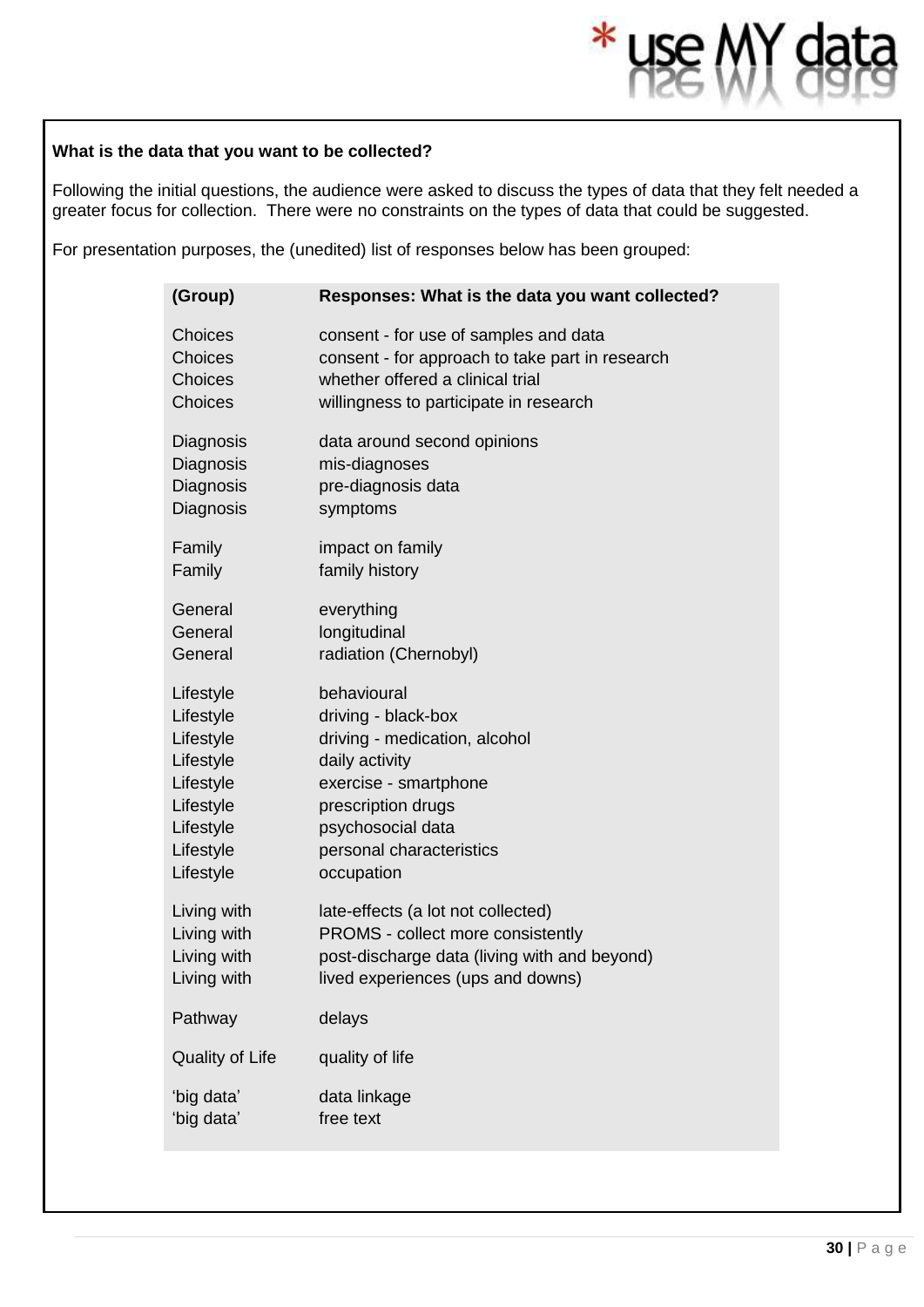In addition to the types of data people felt should be collected, several noted that the real significance comes when data is linked together, and that this theme should not be forgotten. Respondents commented that "no individual dataset will solve everything".

#### **Organisations you think hold health data about you**

Having discussed the types of data that are used, and then discussed other data which may not yet be collected, delegates were asked to discuss (and then list) organisations that they thought would hold health data. These are listed below, in alphabetical order.

In the discussions it was recognised that many of these organisations would only have data which was supplied (with consent). However, others are listed whom members felt may be able to derive health information from the data that they hold about an individual.

| Amazon (books that you have bought)        | Opticians                         |
|--------------------------------------------|-----------------------------------|
| Apple                                      | Patient groups                    |
| <b>Banks</b>                               | Pensions                          |
| <b>Beautician</b>                          | Pharmacists                       |
| <b>Charities</b>                           | Podiatrist                        |
| <b>Clinical Commissioning Group</b>        | Police                            |
| <b>Dentists</b>                            | Private providers                 |
| Department for Work and Pensions (DWP)     | <b>Public Health England</b>      |
| Driver and Vehicle Licensing agency (DVLA) | Registries                        |
| Employer                                   | School                            |
| Facebook                                   | <b>Scouts</b>                     |
| <b>General Practitioners</b>               | Social care                       |
| Google (search history)                    | Social media                      |
| Gyms                                       | Social services                   |
| Hospitals                                  | Specific studies                  |
| Insurance companies                        | Store loyalty cards               |
| <b>Local Authorities</b>                   | Supermarkets (what you've bought) |
| Marketing companies                        | Telephone companies               |
| <b>NHS</b>                                 | Twitter                           |
| <b>NHS Digital</b>                         | <b>University</b>                 |
| <b>NHS England</b>                         | Voluntary organisations           |
|                                            |                                   |

The list of organisations was longer than delegates had anticipated. Delegates noted that there would be other organisations who hold data, but which had not been listed.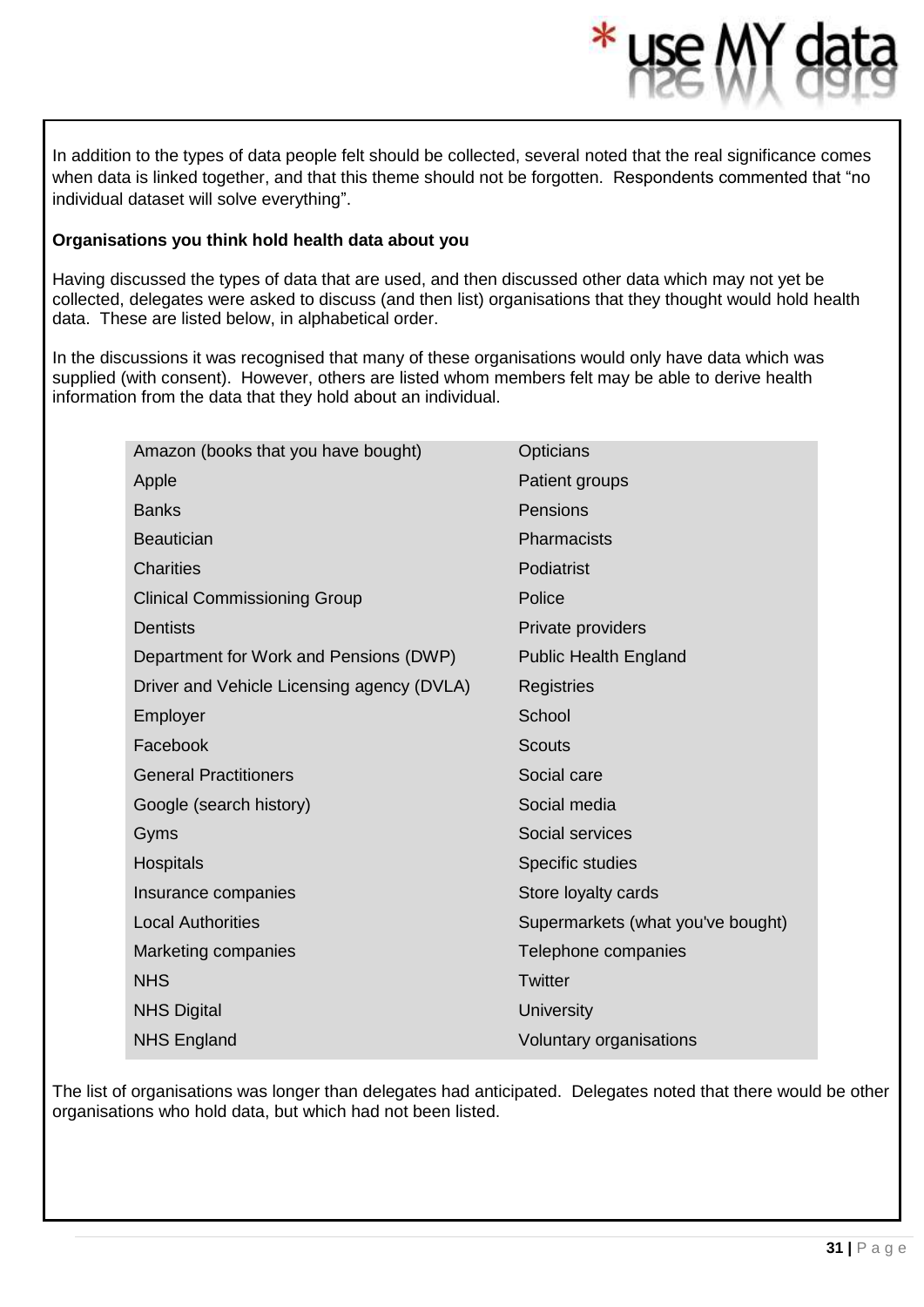#### **The final question was about the patient pathway. More outcomes are focused on the pathway approach and delegates were given a typical pathway and asked to identify the other parts of a patient pathway which can be missed.**

In addition to the proposed pathway of pre-diagnosis, screening, diagnosis, therapeutic, progression, survivorship, death, experience and infrastructure, the following elements were also identified by delegates.

- **Awareness**
- Bereavement care
- Carers, dependency, patient context
- Co-morbidities
- Complementary therapies
- **Dependency**
- Diagnosis not simple
- Experience different at different stages
- **Family history**
- Family impact/support
- **EXECUTE:** Family risk-factors
- Growing group of patients with a chronic condition; they have a treatable disease are they survivors?
- Lifestyle
- Living with (non-curable and chronic)
- Monitoring/watchful waiting people under observation
- Multiple pathways
- Palliative care
- Patient feelings they change throughout the pathway
- $Pre-diagonosis about awareness the first step$
- $Pre-birth$  the impact of parental experience
- Quality of life
- Self-treatment/medication
- Social care
- Support at home
- Support team (Clinical Nurse Specialist, key workers)
- The impact on families
- The point at which you become of support team available to you
- **Treatment compliance**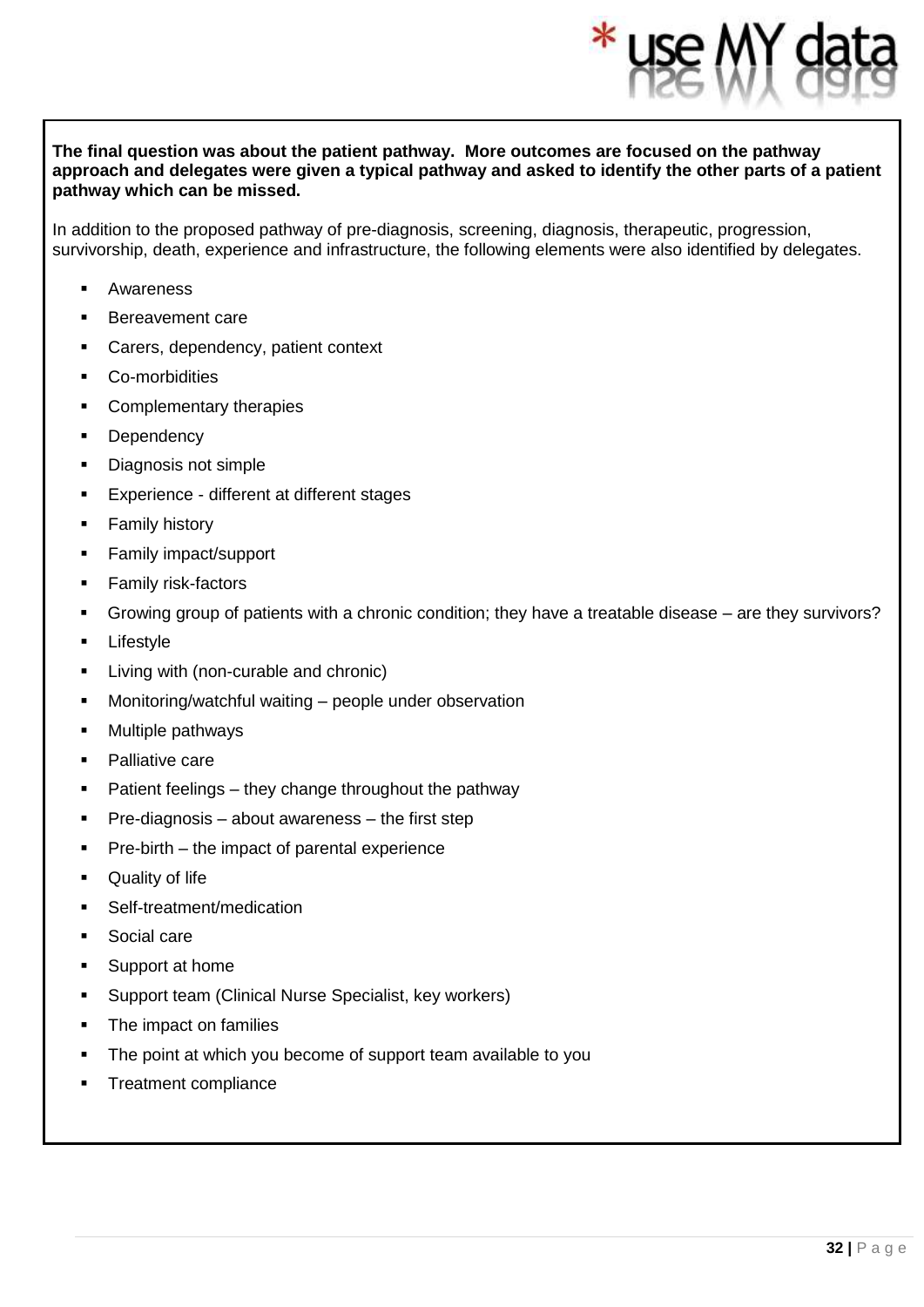**Chair's closing summary** 

#### **Mike Birtwistle Founding Partner, Incisive Health**

Mike closed the day, noted how fascinating discussions throughout the day had been. It's easy to be weighed down by the whys and wherefores of data protection and regulation, so it is good to be reminded of the positives around using patient data.

Some practical ideas have emerged that use MY data can follow-up on:

- The importance of an audit for the implementation of the National Data Opt-out, ensuring there is a common national approach
- The importance of making what data collection does real. A good example is the national clinical audits and making sure that they explain, in plain English, what they are collecting, why they are collecting it, how they are using it, who they are collecting if from and what the basis for them being allowed to collect it is.
- A focus on the very low number of tissue samples that are used and ensuring that when people have consented for their data to be used, it is used.

Rather than giving consent for the use of our data, we are instructing people to use our data. People expect their data to be used and are quite shocked when they find out it is not. There is accountability to put on those collecting data, to ensure it is not collected and just polished, but that it is actually used and that something good comes from it.

Mike thanked all of the speakers and delegates for their contributions to the day and the use MY data coordinating team. Mike acknowledged once more the role of patients, relatives and carers and the contribution of supporters, who all enabled the workshop to take place.

use MY data is not an organisation as such, it is a collective. And as such, is only as good as those willing to turn up and give their time – a big thank you.

#### **Acknowledgements**

For their contributions to the workshop, use MY data gratefully acknowledges and thanks:

- Our workshop chair and speakers, for so generously giving their time
- Our delegates for their participation and time
- **•** Trish Gray for her assistance on the day
- Our funders who enabled the workshop to take place:
	- ➢ Leeds Institute for Data Analytics
	- ➢ Health Data Research UK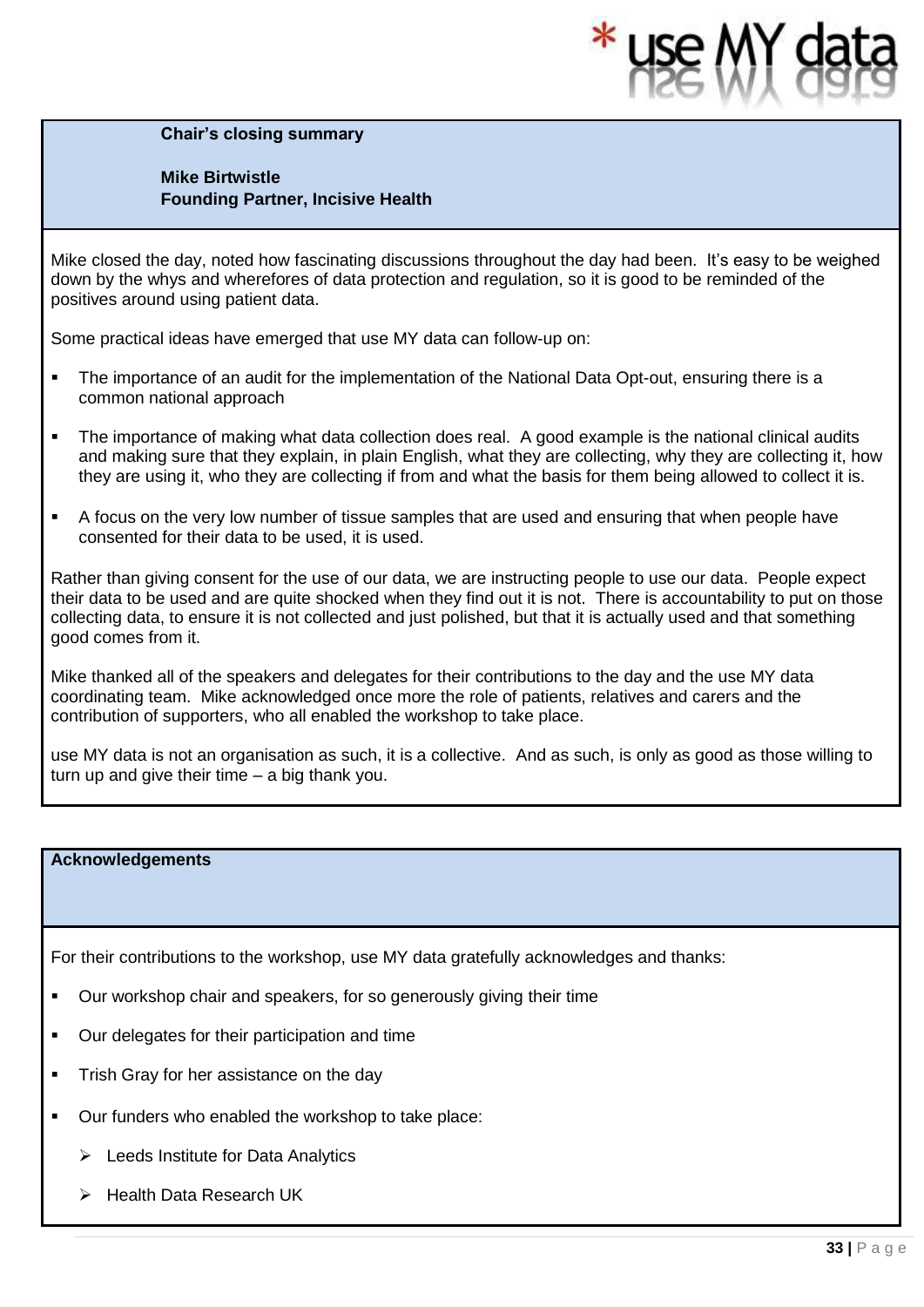